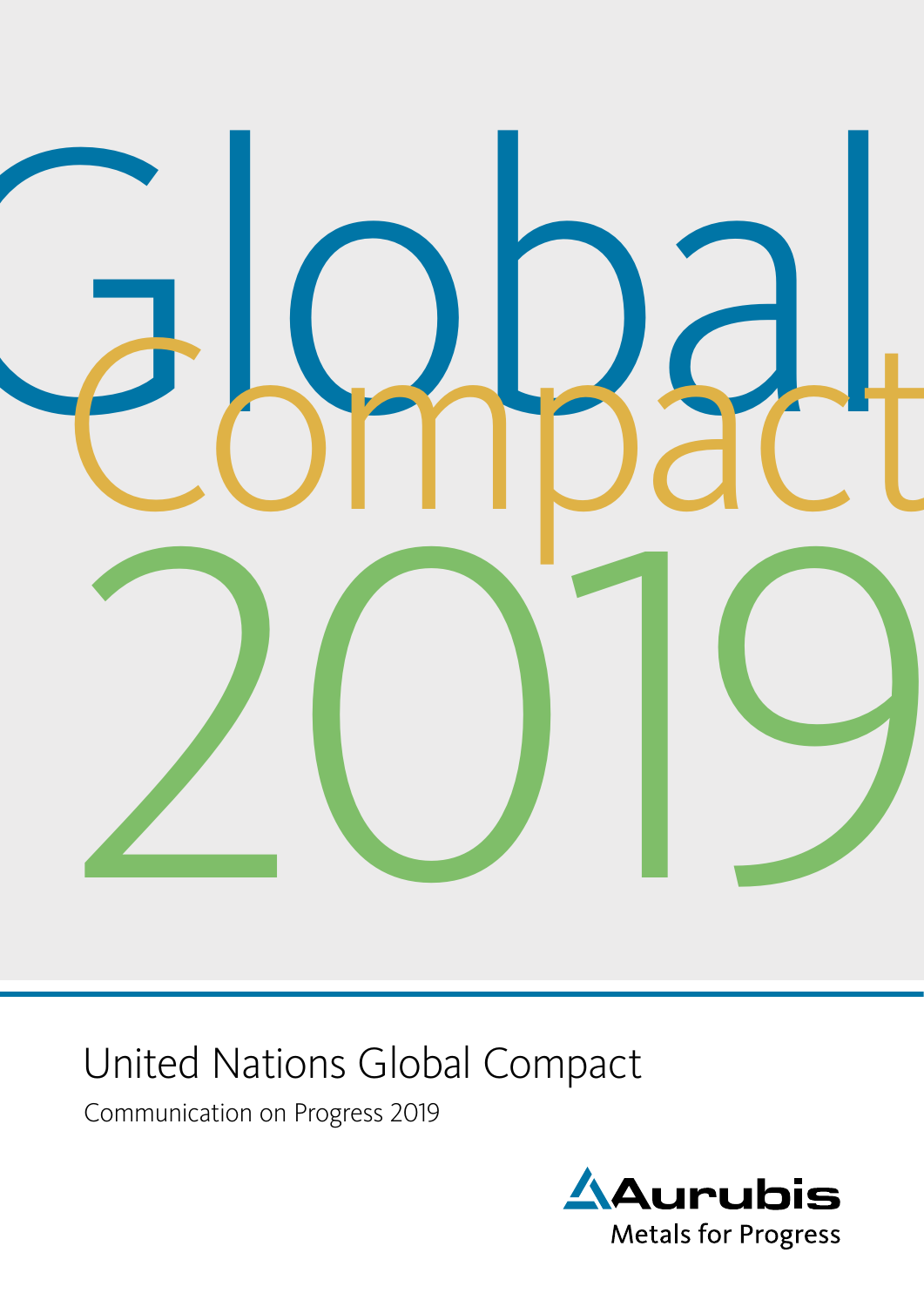### **Contents**

| Foreword                                 | 3  |  |
|------------------------------------------|----|--|
| Introduction                             |    |  |
| Aurubis - Metals for Progress            | 4  |  |
| United Nations Global Compact            | 5  |  |
| The Ten Principles of the Global Compact |    |  |
| Human Rights                             | 6  |  |
| I abor                                   | 10 |  |
| Environment                              | 13 |  |
| Anti-Corruption                          | 19 |  |
| Metallo                                  | 21 |  |
| Outlook                                  | 77 |  |

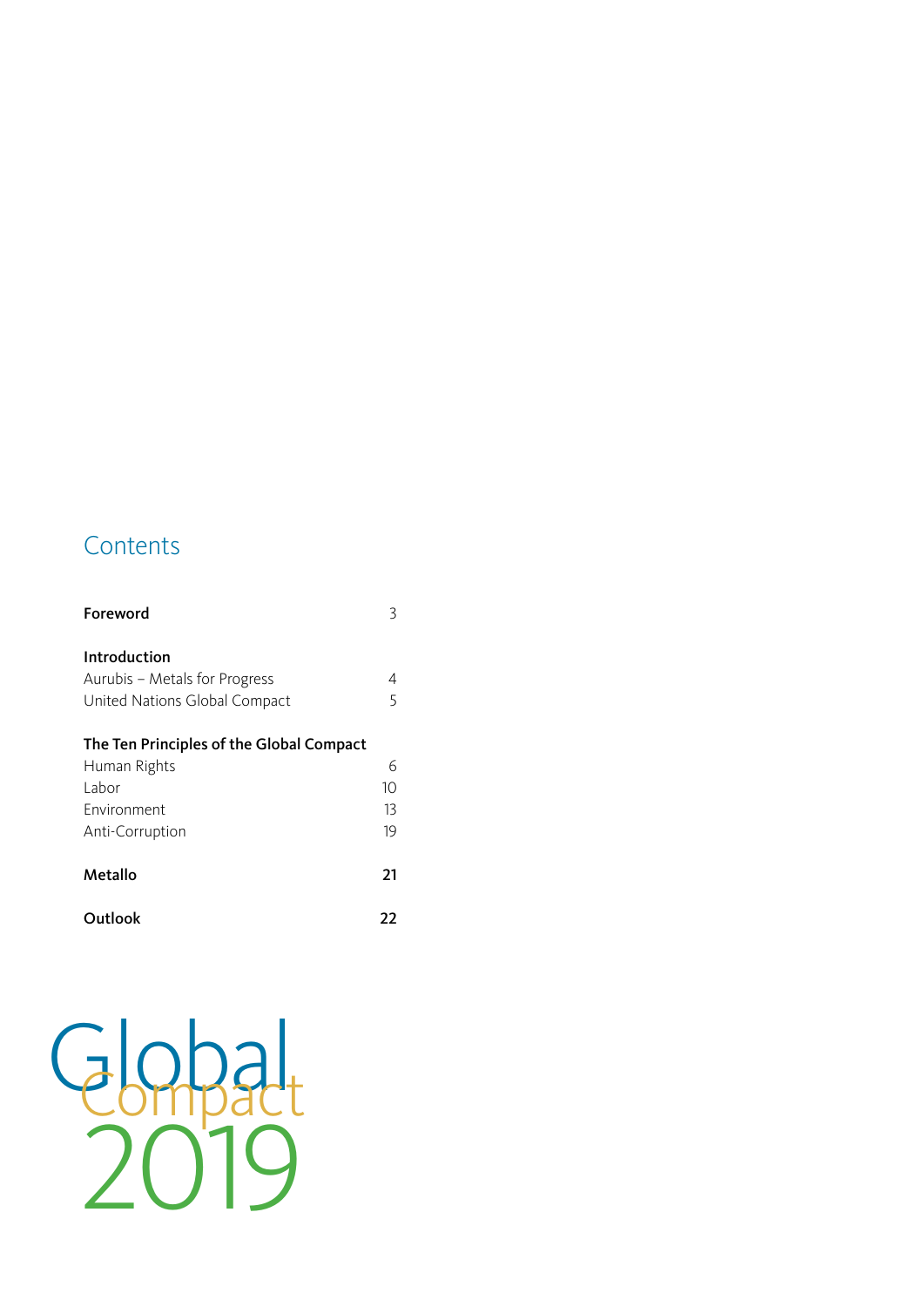<span id="page-2-0"></span>

### Dear readers,

In the Global Compact, the United Nations has defined ten principles on human rights, labor, the environment, and anti-corruption. Aurubis has been officially committed to these principles since 2014 – and in our view, this commitment is a matter of course. I'm therefore pleased that we can once again demonstrate in this Communication on Progress what Aurubis did last year to implement the principles of the UN Global Compact in the company.

Sustainability is a fundamental part of the Aurubis strategy. As part of the overall strategy "Growth – Efficiency – Responsibility," we work on integrating sustainable approaches and economic activity into the company culture each and every day. In the process, we focus on the three key areas of Economy, People, and Environment to develop the company in an appropriate, balanced manner. You can find more about this on our website (at  $\sqrt{2}$  [www.aurubis.com/responsibility\)](https://www.aurubis.com/en/responsibility/overview).

One milestone in this direction is the recent acquisition of Metallo, headquartered in Beerse, Belgium, with an additional site in Berango, Spain. The company specializes in recycling secondary materials with low metal contents. Through the integration of the company, Aurubis will become one of the most efficient and sustainable smelter networks in the world. We now have recycling capacity of more than 1 million tons annually – and thus make an even stronger contribution to sustainable economic activity and the efficient use of important resources.

We also invest in Aurubis' people. The young employees, our apprentices, are especially close to our hearts. Last year, we inaugurated new training centers at both our headquarters in Hamburg and our recycling site in Lünen, both of which were investments in the millions. Our apprentices now effectively have the most state-ofthe-art workspaces at Aurubis – and that's a good thing. In this context, we plan to increase the training capacity from currently about 180 spots to up to 300 spots at the two plants combined. This is a clear commitment to the future of the sites and the company as a whole.

Aurubis is likewise committed to the European Green Deal and the goal of becoming carbon-neutral by 2050 at the latest. We've initiated a number of things in this regard, including a study about how we can further reduce our  $CO<sub>2</sub>$  emissions with the use of hydrogen. We're currently evaluating the results and will then use them to derive concrete projects.

I invite you to gain an even deeper sense of our activities in the following pages. I think that Aurubis can be proud of its achievements. Nevertheless, we know that we can't let up because there is always potential for improvement.

Warm regards,

Roland Harings Hamburg, June 2020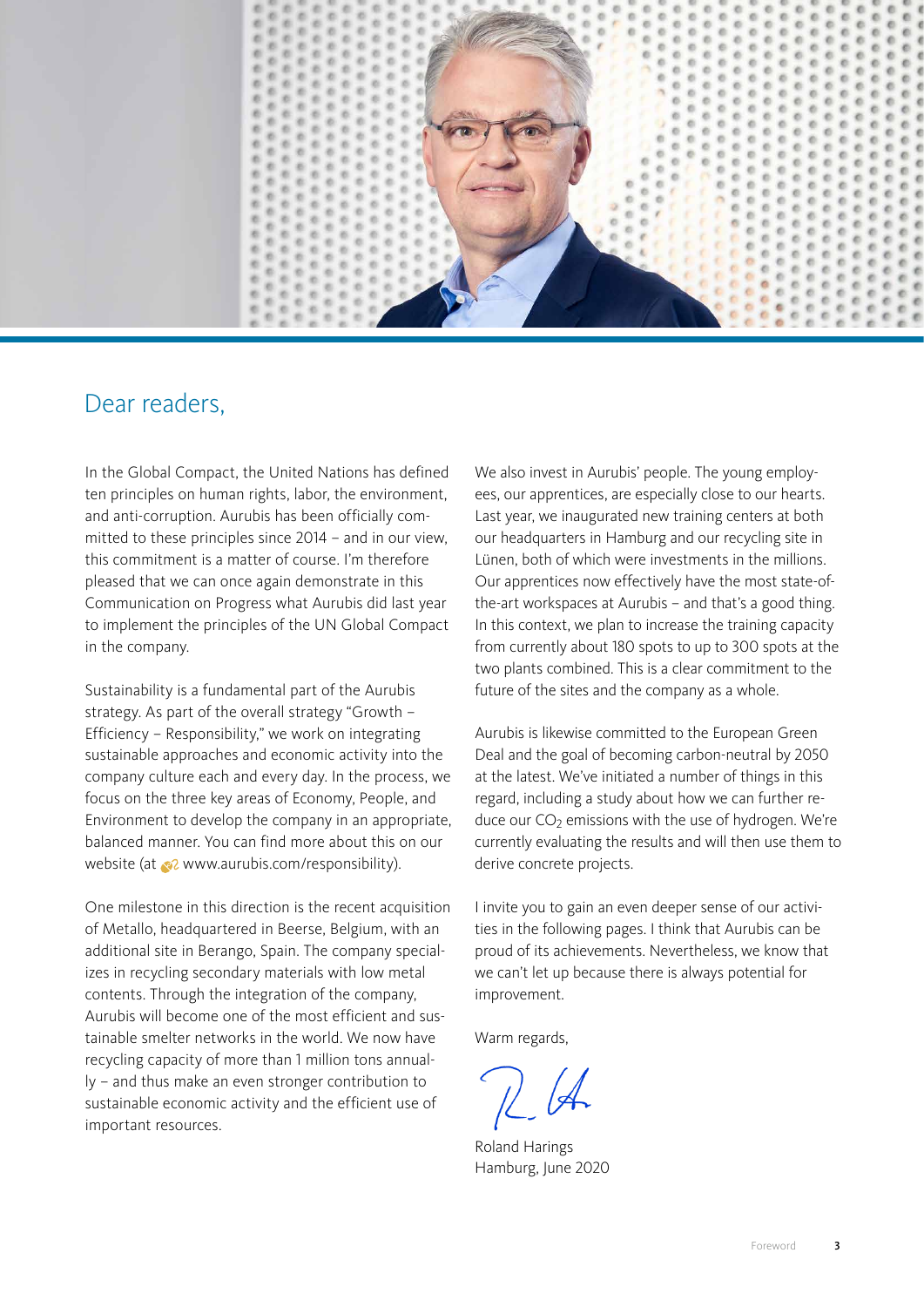<span id="page-3-0"></span>

## Aurubis – Metals for Progress

Aurubis AG is a leading global provider of non-ferrous metals and the largest copper recycler worldwide. The company processes complex metal concentrates, scrap metals, and metal-bearing recycling materials into metals of the highest quality.

Aurubis produces more than 1 million tons of copper cathodes annually, and from them a variety of products such as wire rod, continuous cast shapes, profiles, and flat rolled products made of copper and copper alloys. Aurubis produces a number of other metals as well, including precious metals, selenium, lead, nickel, tin, and zinc. The portfolio also includes additional products such as sulfuric acid and iron silicate.

Sustainability is a fundamental part of the Aurubis strategy. "Aurubis responsibly transforms raw materials into value" – following this maxim, the company integrates

sustainable conduct and business activities into the corporate culture. This involves a careful approach to natural resources, responsible social and ecological conduct in everyday business, and sensible, healthy growth.

Aurubis has about 7,400 employees, production sites in Europe and the US, and an extensive service and distribution system in Europe, Asia, and North America.

Further information at: [www.aurubis.com](https://www.aurubis.com/en)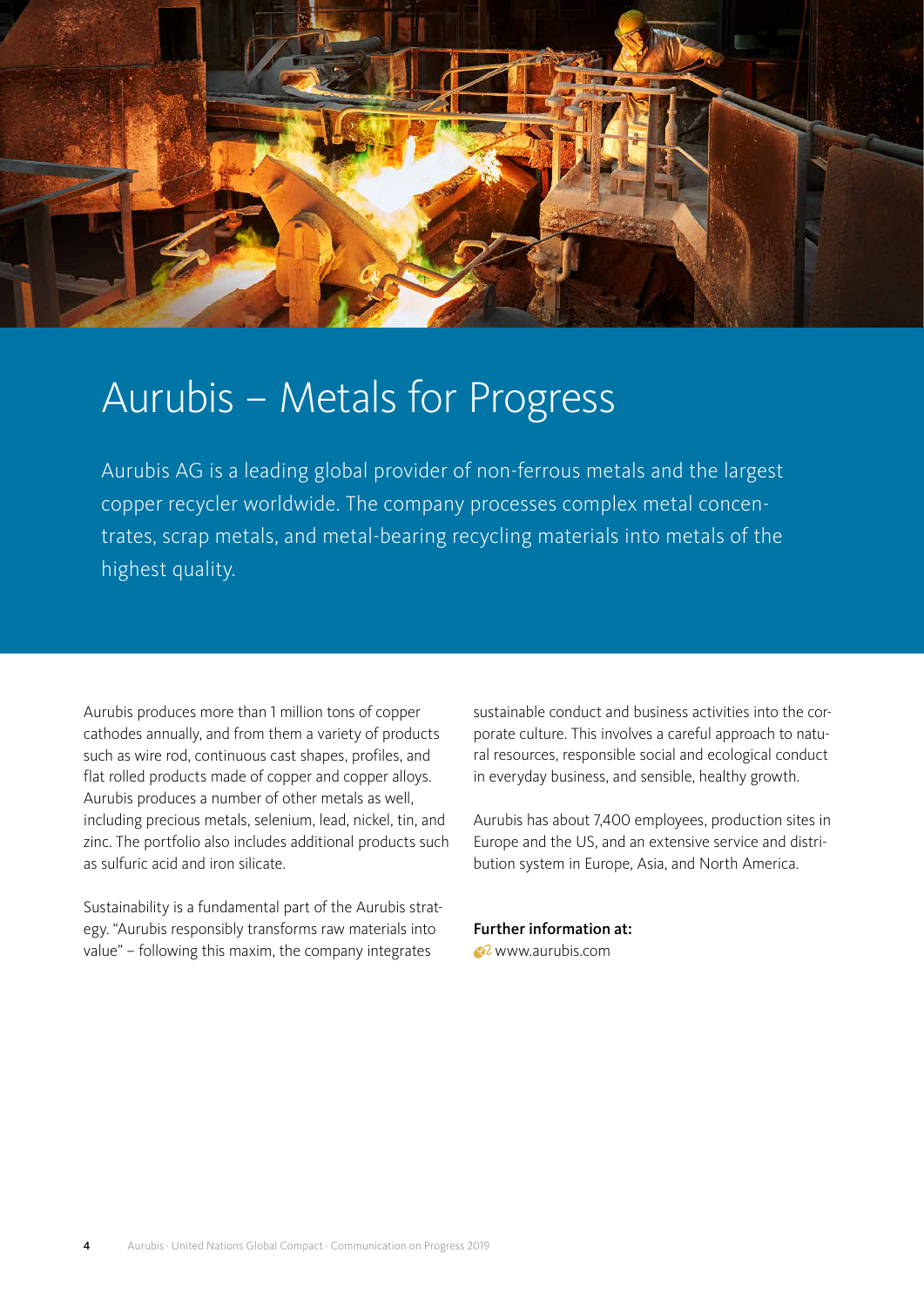# <span id="page-4-0"></span>United Nations Global Compact

Aurubis Communication on Progress

By signing the United Nations Global Compact, we at Aurubis have committed to supporting the protection of human rights in our area of influence, to guaranteeing international labor standards, to improving environmental protection, and to countering corruption and bribery.

The following itemization shows policies, management systems, and measures to implement the Ten Principles of the Global Compact. It also outlines the specific activities and progress made in 2019. Since June 2020, the recycling company Metallo has been part of the Aurubis Group. Because this Communication on Progress relates to the reporting year 2019, it doesn't include any information about Metallo.

You can find additional detailed information in our Sustainability Reports, the Aurubis Environmental Statements and Reports, the Annual Reports – especially the separate Non-Financial Report for the Group – and on our website ( $\bigcirc$ 2 [www.aurubis.com\)](https://www.aurubis.com/en). We inform our employees and external stakeholders regularly about the implementation of the UN Global Compact principles, for example on the internet and intranet and in the employee magazine CU+.

GLOBAL C **COMMUNICATION ON PROGRESS** 

This is our Communication on Progress in implementing the principles of the **United Nations Global Compact and** supporting broader UN goals.

We welcome feedback on its contents.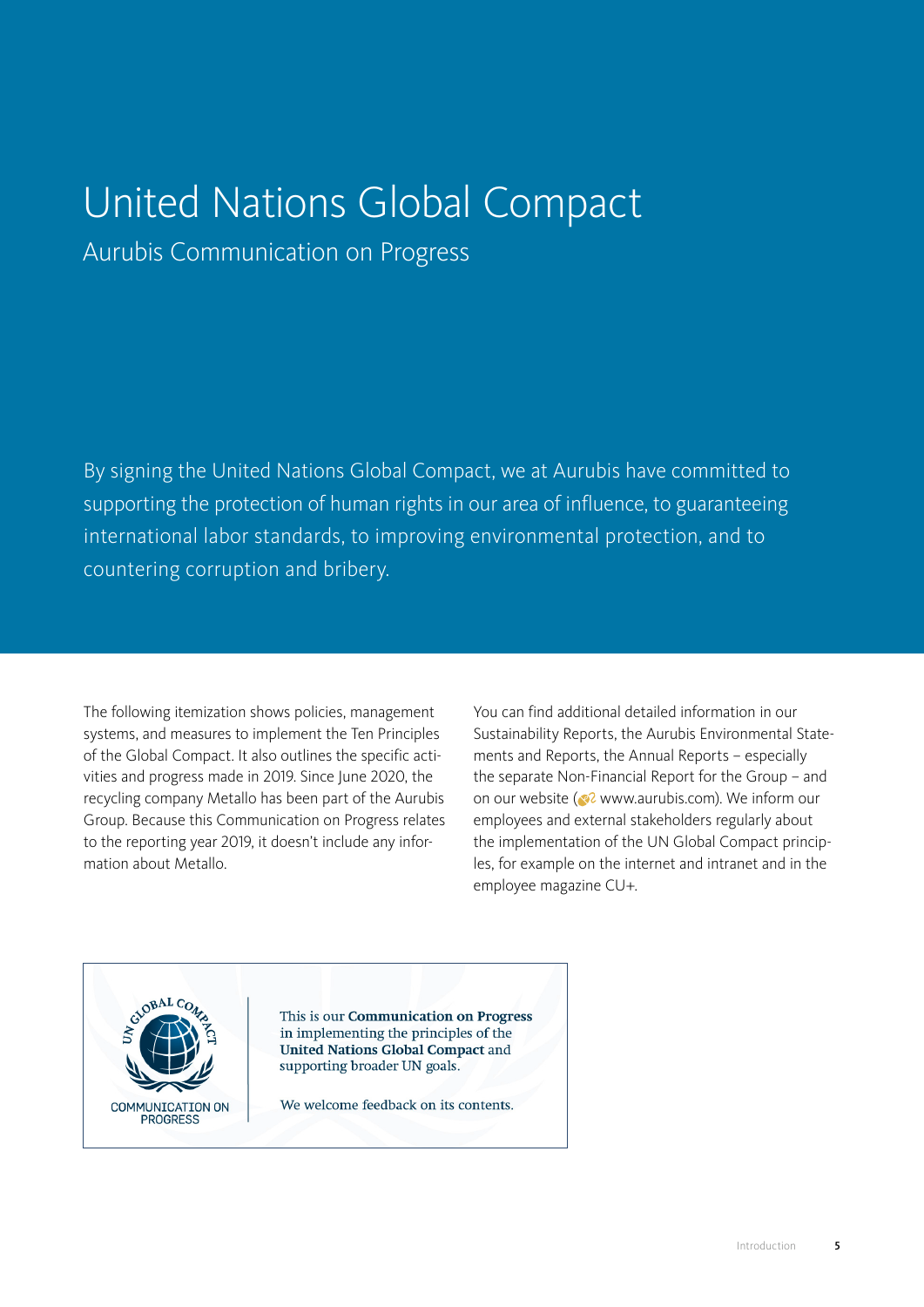#### <span id="page-5-0"></span>Principle 1:

Businesses should support and respect the protection of internationally proclaimed human rights.

#### Principle 2:

Businesses should make sure that they are not complicit in human rights abuses.

Our company values (PRIMA) are Performance, Responsibility, Integrity, Mutability, and Appreciation.

The word "prima" means "great" in German.

#### Affirmations, regulations, and management systems

- » Affirmation of the United Nations Declaration of Human Rights, the United Nations Guiding Principles on Business and Human Rights and their national implementation, the ILO Core Labour Standards (International Labour Organization of the United Nations), and the Due Diligence Guidance of the OECD (Organization for Economic Cooperation and Development)
- » Code of Conduct valid throughout the Group
- » PRIMA company values
- » Aurubis Business Partner Code of Conduct and General Terms and Conditions (requires business partners, especially in primary raw material purchasing, to adhere to the UN conventions related to human rights)
- » Corporate Policy for Occupational Health and Safety
- » Corporate Policy on Business Partner Screening
- » Corporate Gold and Silver Supply Management Guideline valid throughout the Group to fulfill due diligence regarding conflict minerals
- » Sustainability Strategy: Targets and monitoring related to responsibility in the supply chain (responsible management of our supply chains, taking impacts on the social environment, the natural environment, and economic aspects into account)
- » Sustainability Strategy: Targets and monitoring related to occupational health and safety (Vision Zero: avoiding work-related accidents, injuries, and illnesses)
- » Business Partner Screening process
- » Compliance management system and incident reporting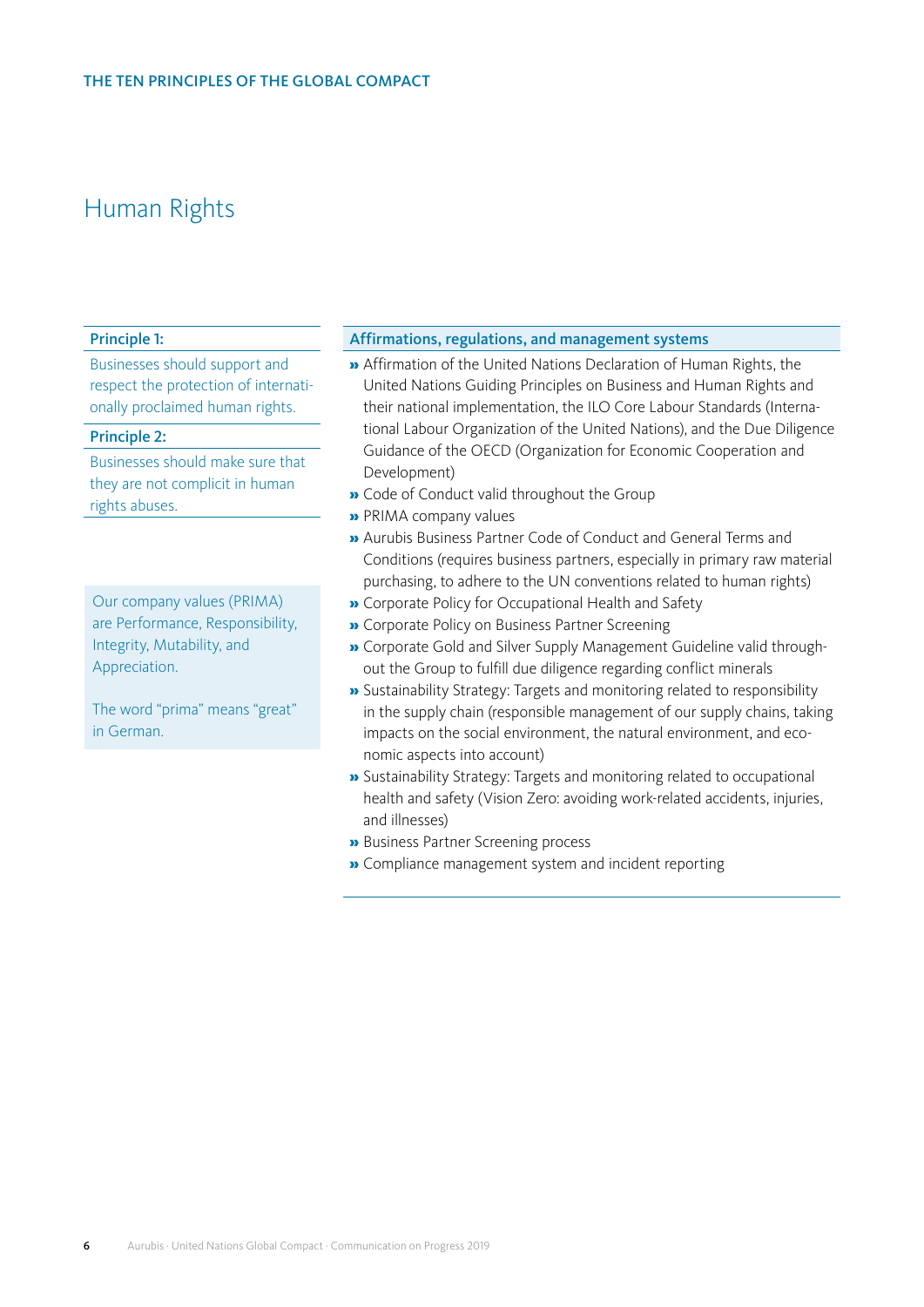#### Measures

- » Including a clause about adhering to UN sanctions and trade restrictions as well as UN conventions related to human rights, environmental protection, and safety in all new supply contracts for primary raw materials
- » Business Partner Screening: Screening suppliers and customers under aspects of sustainability, compliance, and tax law
- » Introducing the Aurubis Business Partner Code of Conduct
- » Compliance portal, also referred to as the whistleblower hotline (multiple languages), for confidentially and anonymously reporting substantiated suspicious cases
- » Distributing the Code of Conduct with the employment contract
- » Using technical and organizational occupational health and safety measures and behavior-based programs
- » Preparing all sites for the introduction of the ISO 45001 standard for occupational health and safety (by fiscal year 2019/20)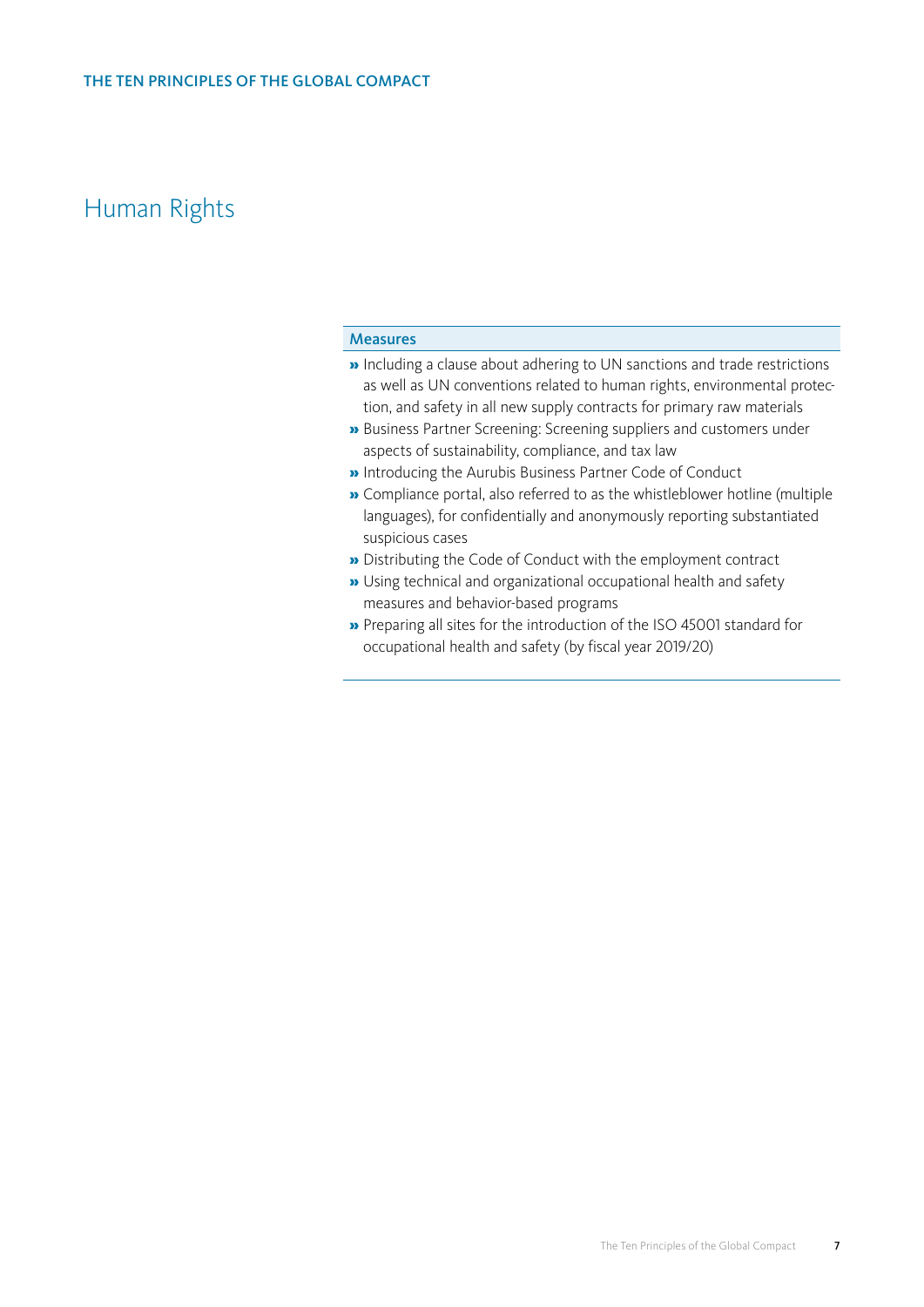#### Activities in 2019 and assessment of the results

- » Concluding the Group-wide introduction of the Aurubis Business Partner Code of Conduct
- » Expanding the Aurubis Business Partner Screening to the key sites Olen and Pirdop
- » The percentage of contracts with primary raw material suppliers that include human rights, environmental protection, and safety clauses in supply contracts is over 80%
- » The London Bullion Market Association (LBMA) confirmed Aurubis' gold production for the seventh consecutive time and silver production for the first time as having a "Good Delivery" status (i.e., certification of gold and silver production as being conflict-free)
- » Continuation of the stakeholder dialogue on issues of sustainability (for example the ongoing dialogue with relevant actors to implement the National Action Plan on Business and Human Rights in Germany)
- » Active support in the development process of the Copper Mark sector solution, which should enable the sustainability standards of copper production sites to be reviewed
- » Group-wide introduction of behavior-based occupational safety at our sites in Emmerich, Hamburg, Pori, and Stolberg, as well as the start of the campaign to introduce the Group-wide 10 Golden Rules program to further reduce accidents
- » Occupational safety: LTIFR of 5.8, no work-related fatalities of Aurubis employees or third parties at our sites
- » Occupational safety: Four (of 16) sites are certified in accordance with ISO 45001/OHSAS 18001. To prepare the other sites for the introduction of ISO 45001, the requirements of this standard are being explained in workshops and gap analyses are being conducted
- » Social engagement: Start of the educational program Fundación Niños del Arco Iris in Peru. Aurubis would like to contribute to improving the life circumstances of socially disadvantaged families and to empower people to enter the labor market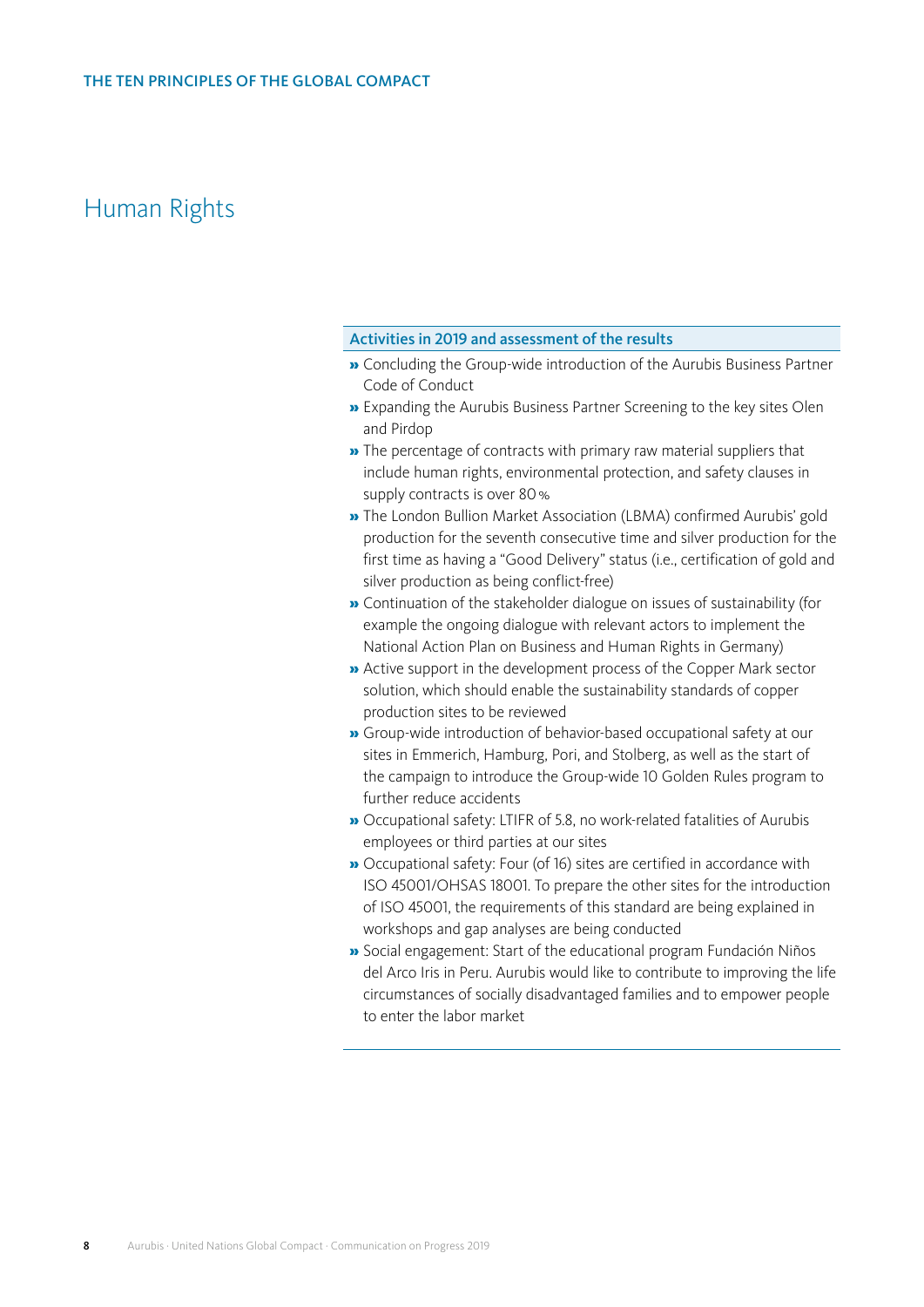#### Downloads

- [Aurubis Non-Financial Report 2018/19](https://www.aurubis.com/binaries/content/assets/aurubisrelaunch/files/finanzberichte-de/2018-19/q4/aurubis_non-financial-report_annual-report_18_19.pdf)
- [Aurubis KPI Update 2018/19](https://www.aurubis.com/binaries/content/assets/aurubisrelaunch/files/verantwortung/2018-19/aurubis-sustainability-kpi-update-2018_19-.pdf)
- **Ł** [Aurubis Code of Conduct \(including the PRIMA company values\)](https://www.aurubis.com/binaries/content/assets/aurubis-en/dateien/responsibility/code-of-conduct/_2019_09_aurubis-verhaltenskodex-en_neu.pdf)
- [Aurubis Business Partner Code of Conduct](https://www.aurubis.com/binaries/content/assets/aurubisrelaunch/files/verantwortung/verhaltenskodex/aurubis_business_partner_code_of_conduct_en.pdf)
- [Aurubis Human Rights Commitment](https://www.aurubis.com/binaries/content/assets/aurubisrelaunch/files/verantwortung/aurubis_human-rights-commitment_2020_06.pdf)

#### Additional information online

#### www.aurubis.com/responsibility

- [Aurubis Sustainability Strategy](https://www.aurubis.com/en/responsibility/sustainability-management/overview-sustainability-strategy)
- [Aurubis Health and Safety](https://www.aurubis.com/en/responsibility-x/employees-and-society/occupational-safety-and-health)
- [Aurubis Supply Chain](https://www.aurubis.com/en/responsibility/supply-chain/overview-supply-chain)
- <sup>8</sup> [Aurubis Social Engagement](https://www.aurubis.com/en/responsibility/social-engagement/social-engagement-overview)
- [Aurubis Compliance](https://www.aurubis.com/en/about-aurubis/corporate-governance/compliance)
- <sup>2</sup> [Aurubis Precious Metals](https://www.aurubis.com/en/products/page-precious-metals)
- [Aurubis Certificates](https://www.aurubis.com/en/download-center/all?filter1=resp_documents_certificates&filter2=all)
- [www.lbma.org.uk/good-delivery](http://www.lbma.org.uk/good-delivery)
- <https://coppermark.org>
- **R** [NAP](https://www.csr-in-deutschland.de/EN/Business-Human-Rights/About-the-NAP/about-the-nap.html)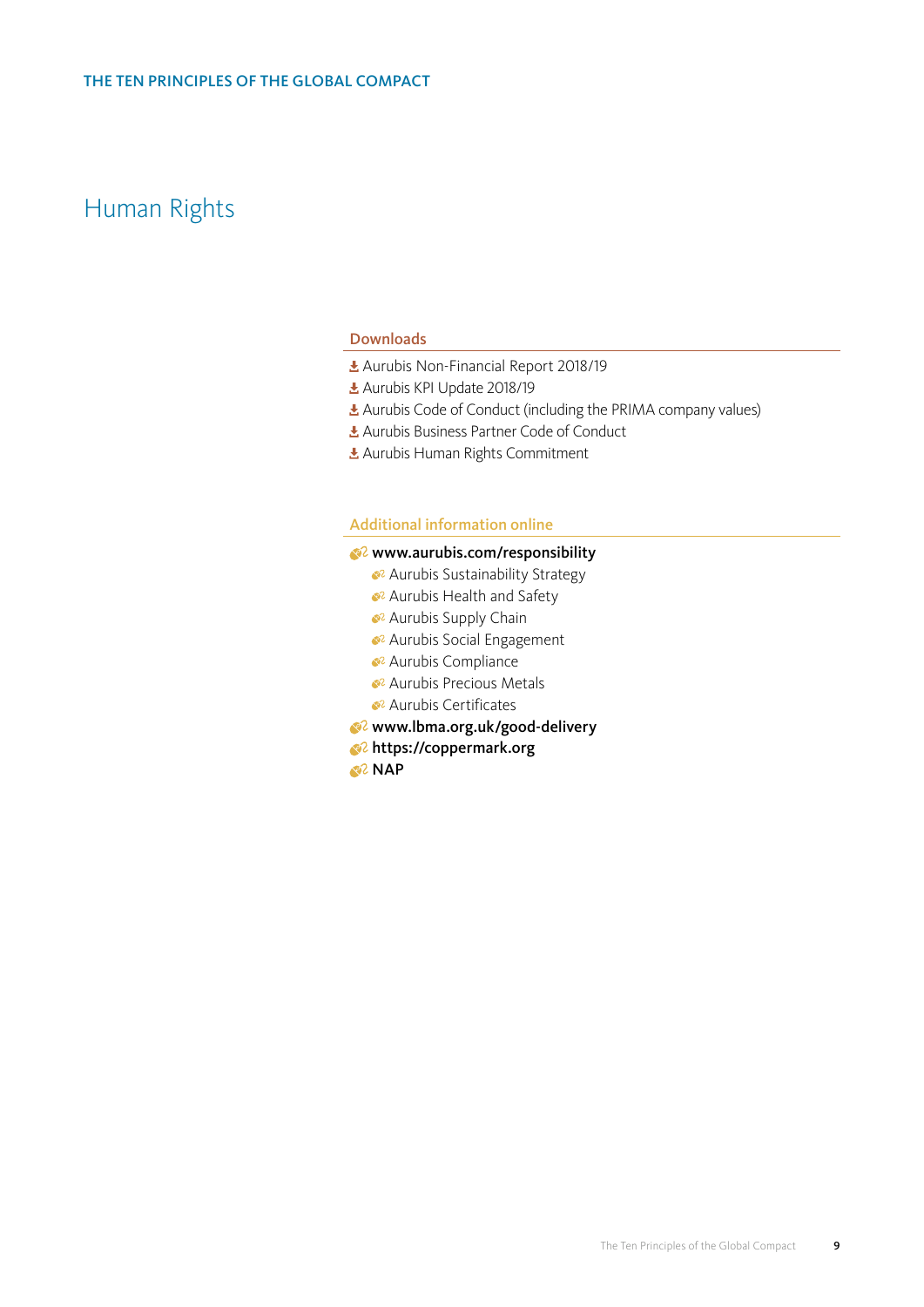### <span id="page-9-0"></span>Labor

#### Principle 3:

Businesses should uphold the freedom of association and the effective recognition of the right to collective bargaining.

#### Principle 4:

Businesses should uphold the elimination of all forms of forced and compulsory labor.

#### Principle 5:

Businesses should uphold the effective abolition of child labor.

#### Principle 6:

Businesses should uphold the elimination of discrimination in respect of employment and occupation.

#### Affirmations, regulations, and management systems

- » Affirmation of United Nations conventions on child labor and the ILO Core Labour Standards (International Labour Organization of the United Nations)
- » Aurubis Business Partner Code of Conduct and General Terms and Conditions
- » Corporate Policy on Business Partner Screening
- » Corporate Gold and Silver Supply Management Guideline valid throughout the Group
- » Code of Conduct valid throughout the Group
- » PRIMA company values
- » Sustainability Strategy: Targets and monitoring related to responsibility in the supply chain
- » Sustainability Strategy: Targets and monitoring related to employment, training, and continuing education
- » Business Partner Screening process
- » Compliance management system and incident reporting
- » Personnel strategy and instruments

#### Measures

- » Business Partner Screening
- » Aurubis Business Partner Code of Conduct
- » Compliance portal (multiple languages)
- » Regularly identifying employees' needs with respect to working time arrangements
- » Objective of 20 % female employees for the first management level and 25 % for the second management level by June 30, 2022
- » Activities in higher education marketing and collaboration with schools to continue raising enthusiasm for working at Aurubis among female applicants
- » Close, constructive cooperation with the unions active in the company and the elected works council members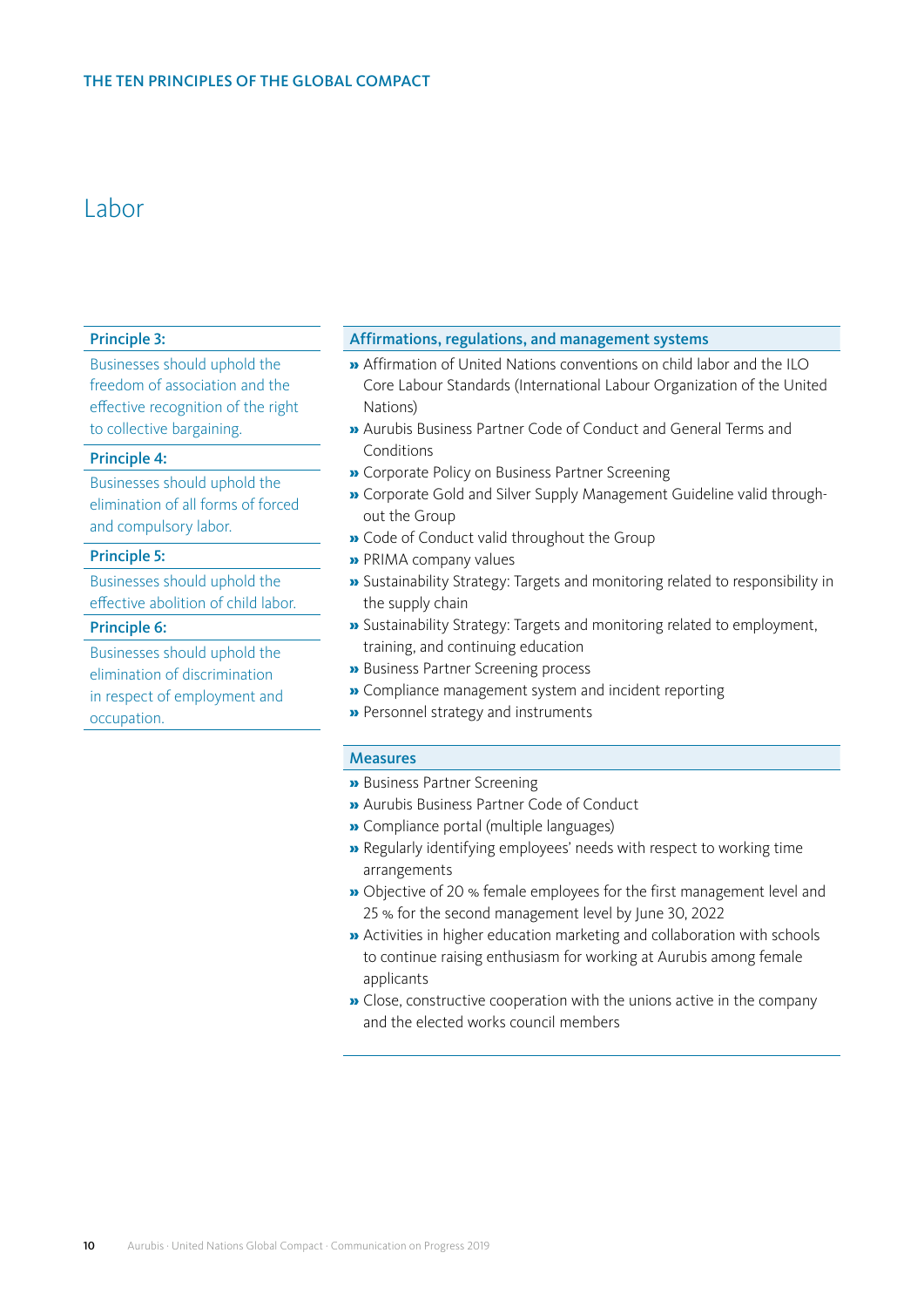### Labor

#### Activities in 2019 and assessment of the results

- » Concluding the Group-wide introduction of the Aurubis Business Partner Code of Conduct
- » Active support in the development process of the Copper Mark sector solution
- » Continuation of the stakeholder dialogue on issues of sustainability (for example the ongoing dialogue with relevant actors to implement the National Action Plan on Business and Human Rights in Germany)
- » Working time arrangements: Further development of the flextime program, introduction of a new shift model, and expansion of the workfrom-home and mobile work options to improve the balance between work and family life, among other things
- » Lünen site recertified as a family-friendly company
- » Stolberg site received quality seal for active entrepreneurship in the region (this seal goes to companies that train apprentices, for example)
- **»** Proportion of women in management positions: About 24 % for the first management level below the Executive Board and about 19% for the second management level below the Executive Board; the proportion of women in the Supervisory Board is 33 %
- » Activities in higher education marketing and targeted collaboration with schools to increase interest among girls and women for technical education and professions
- » 96 % of employees fall under collective agreements
- » No reported incidents or legal proceedings related to discrimination (within the meaning of the prohibition of discrimination)
- » The proportion of severely disabled individuals at Aurubis AG (the Hamburg and Lünen sites) is 6.9 % and thus exceeds the legal quota of 5 %
- » 96 % of employees have permanent contracts
- » The average number of training hours per employee is 15.2. A total of 76 % of Aurubis Group employees receive training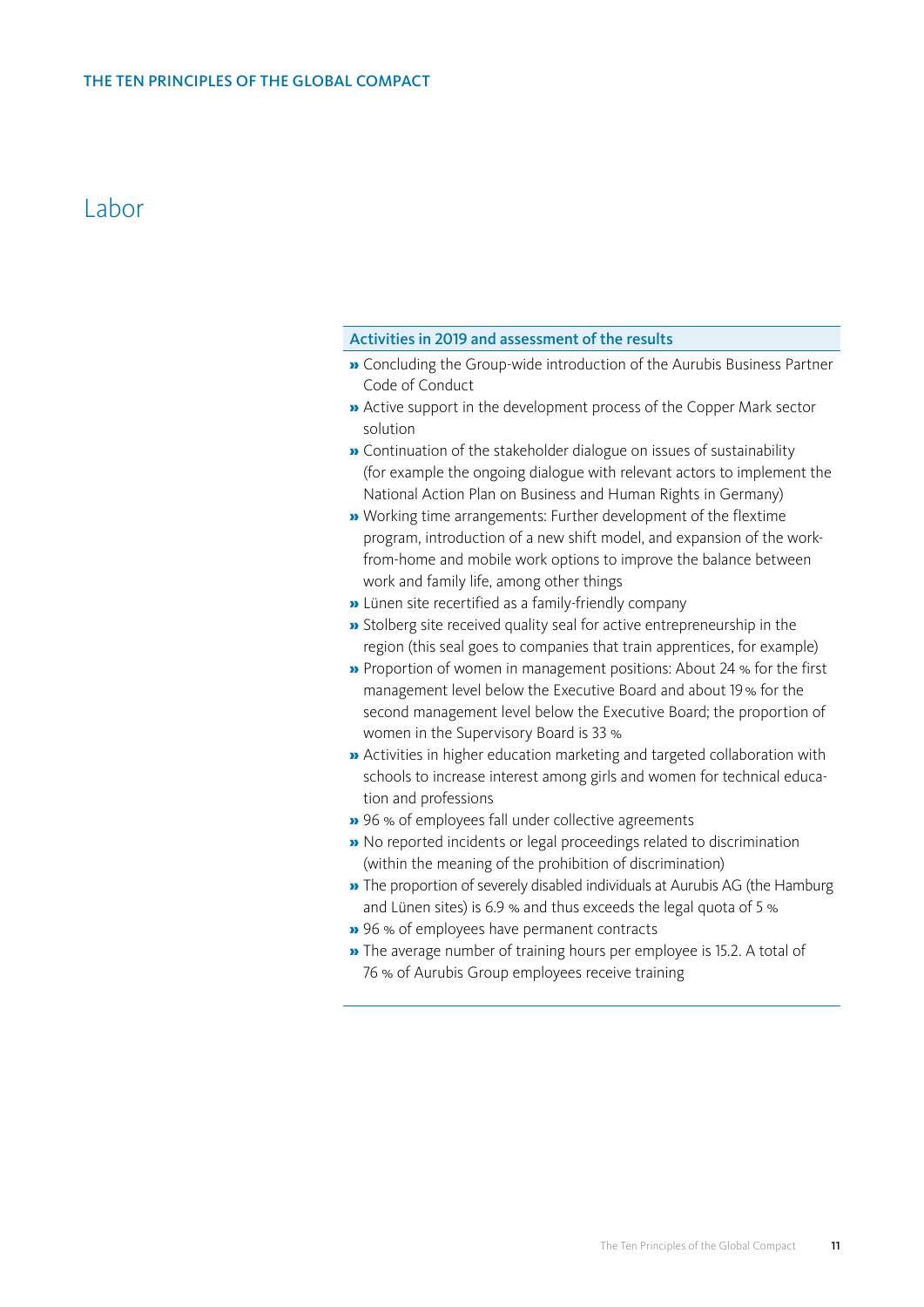### Labor

#### Downloads

- [Aurubis Non-Financial Report 2018/19](https://www.aurubis.com/binaries/content/assets/aurubisrelaunch/files/finanzberichte-de/2018-19/q4/aurubis_non-financial-report_annual-report_18_19.pdf)
- [Aurubis KPI Update 2018/19](https://www.aurubis.com/binaries/content/assets/aurubisrelaunch/files/verantwortung/2018-19/aurubis-sustainability-kpi-update-2018_19-.pdf)
- **Ł** [Aurubis Code of Conduct \(including the PRIMA company values\)](https://www.aurubis.com/binaries/content/assets/aurubis-en/dateien/responsibility/code-of-conduct/_2019_09_aurubis-verhaltenskodex-en_neu.pdf)
- [Aurubis Business Partner Code of Conduct](https://www.aurubis.com/binaries/content/assets/aurubisrelaunch/files/verantwortung/verhaltenskodex/aurubis_business_partner_code_of_conduct_en.pdf)

#### Additional information online

#### www.aurubis.com/responsibility

- [Aurubis Sustainability Strategy](https://www.aurubis.com/en/responsibility/sustainability-management/overview-sustainability-strategy)
- **Aurubis Supply Chain**
- [Aurubis Compliance](https://www.aurubis.com/en/about-aurubis/corporate-governance/compliance)
- [Aurubis Employees](https://www.aurubis.com/en/responsibility-x/employees-and-society/employees)
- <https://coppermark.org>

82 [NAP](https://www.csr-in-deutschland.de/EN/Business-Human-Rights/About-the-NAP/about-the-nap.html)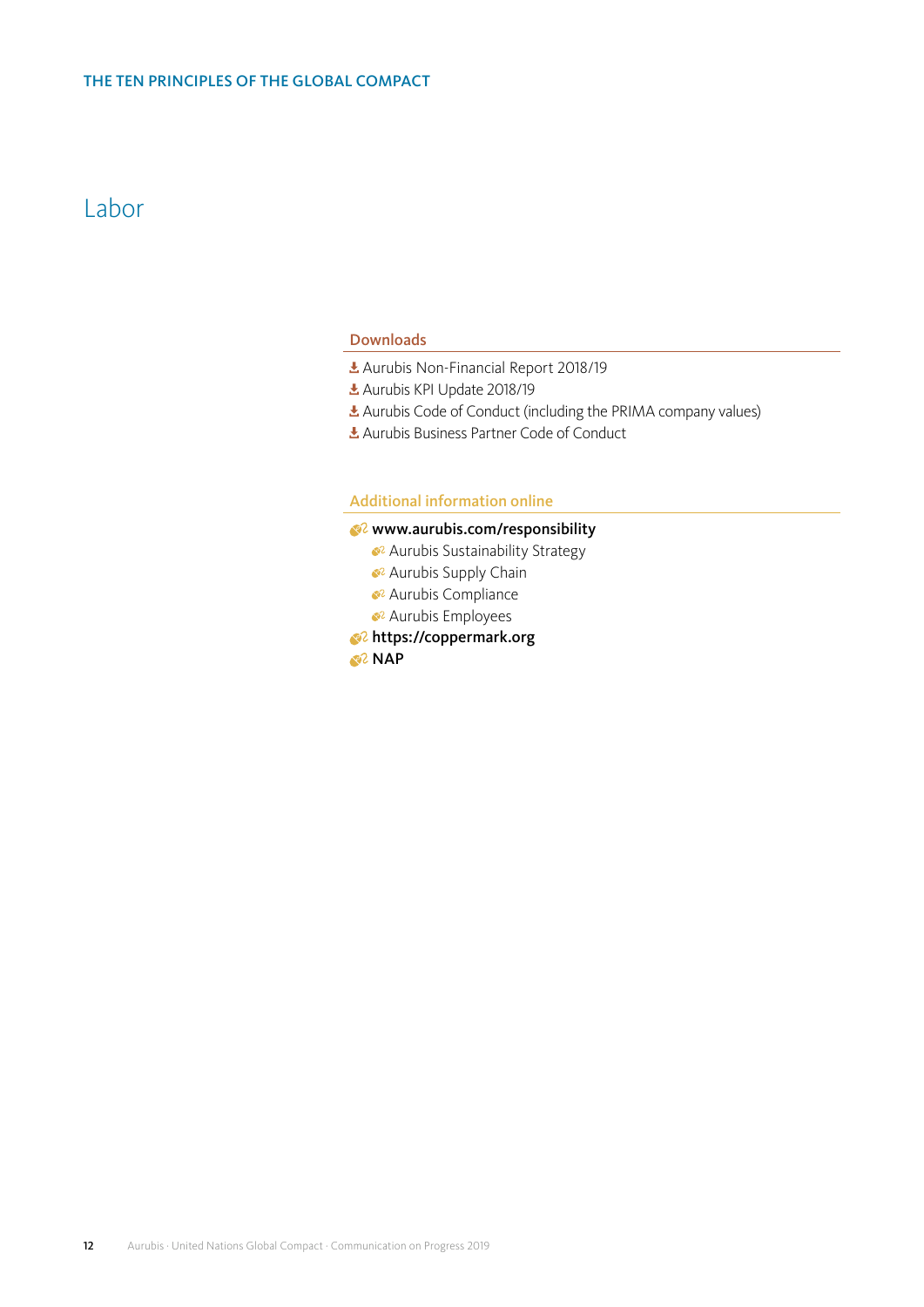#### <span id="page-12-0"></span>Principle 7:

Businesses should support a precautionary approach to environmental challenges.

#### Principle 8:

Businesses should undertake initiatives to promote greater environmental responsibility.

#### Principle 9:

Businesses should encourage the development and diffusion of environmentally friendly technologies.

#### Affirmations, regulations, and management systems

- » Affirmation of the Rio Declaration on Environment and Development (the result of the 1992 United Nations Conference on Environment and Development)
- » Affirmation of voluntary commitments under industry initiatives such as Responsible Care (chemical industry)
- » Supporting the Hamburg Senate's climate protection concept with a number of projects since 2007
- » Multimetal recycling is an integral part of the company strategy; it conserves natural resources and contributes to the circular economy
- » Corporate Environmental Protection Policy
- » Company guidelines on environmental protection
- » Corporate Energy & Climate Affairs Policy
- » Process instructions for environmental and climate protection (e.g., emergency management, chemical and hazardous substance management, water conservation, waste management, energy management)
- » Official regulations such as the European chemical regulation REACH
- » Central and local departments for environmental protection and energy management
- » Sustainability Strategy: Targets and monitoring related to environmental and climate protection
- » A certified, integrated management system (IMS) at Aurubis AG for environmental topics (ISO 14001), energy (ISO 50001), and quality (ISO 9001); certification in accordance with EMAS
- » Certification in accordance with the EN 50625 series of EU standards; the series of standards was derived from the WEEE End Processor Standard, which Aurubis helped develop (standard on processing precious metalbearing WEEE fractions such as printed circuit boards; WEEE = Waste Electrical and Electronic Equipment)
- » Strategic research and development approach with a focus on optimizing products and processes (e.g., in recycling). The consideration of current and future environmental standards, an efficient approach to resources, and the reduction of emissions are important criteria in this respect
- » Aurubis Business Partner Code of Conduct and General Terms and Conditions
- » Corporate Policy on Business Partner Screening
- » Business Partner Screening process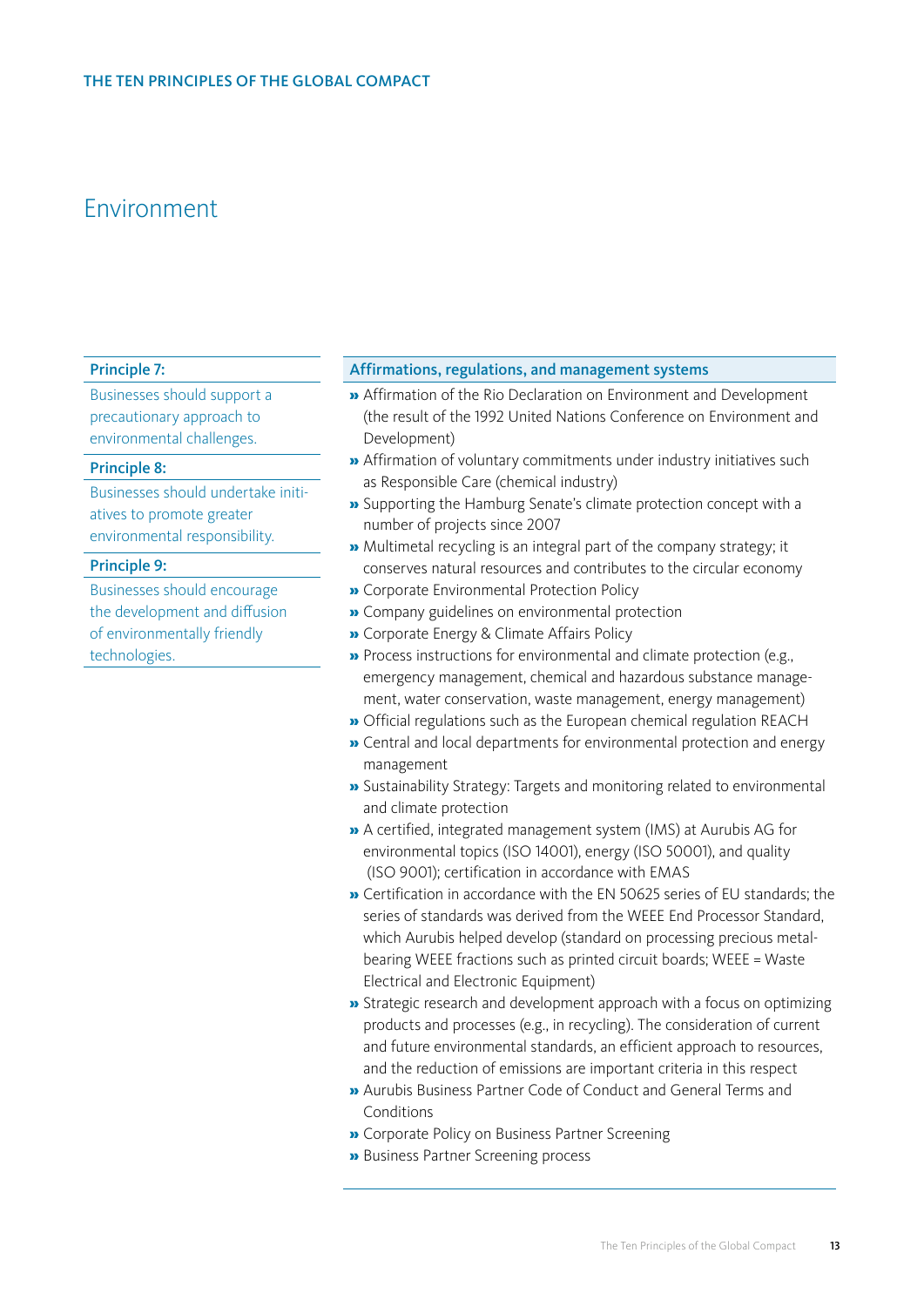

#### Measures

- » Recycling/circular economy: Increasing the volume of complex recycling materials sourced. Aurubis processed about 700,000 t of recycling materials (as of the end of FY 2018/19). A total of 15 to 20 % of this volume was complex electric and electronic scrap. With Metallo, we now have a recycling capacity of > 1 million t annually
- » Establishing and developing "closing-the-loop" systems as a result of new or intensified cooperation with original equipment manufacturers (OEMs), retailers, or copper product customers
- » Continuous improvement of water, soil, and immission protection, as well as efficient use of energy and raw materials in the production plants
- » Informing and training employees on topics relevant to the environment and energy
- » Transfer of information between the environmental and energy officers at all production sites
- » Routine emergency drills
- » Dialogue with governmental authorities and the public
- » Involvement in projects: e.g., the European research project FORCE Cities Cooperating for Circular Economy; the EU project on life cycle assessments (environmental footprints) of organizations and products; the NEW 4.0 project on the energy transition in northern Germany; supplying industrial heat to Hamburg's HafenCity East neighborhood; the Partnership for Air Quality and Low-Emission Mobility
- » Participation in the CDP climate change program
- » Membership and active participation in the leading economic, industry, and technical associations, e.g., by actively participating in the Environmental, Energy, and Climate Change Committee as well as the Sustainability Committee of the industry association Eurometaux
- » Annual report of sustainability indicators to the International Copper Association (ICA) to show how the copper industry is contributing to sustainability goals
- » Using best available techniques (BAT)
- » Introducing the ISO 50001 standard for energy management across the Group
- » Increasing flexibility in electricity purchasing to enable the use of renewable energies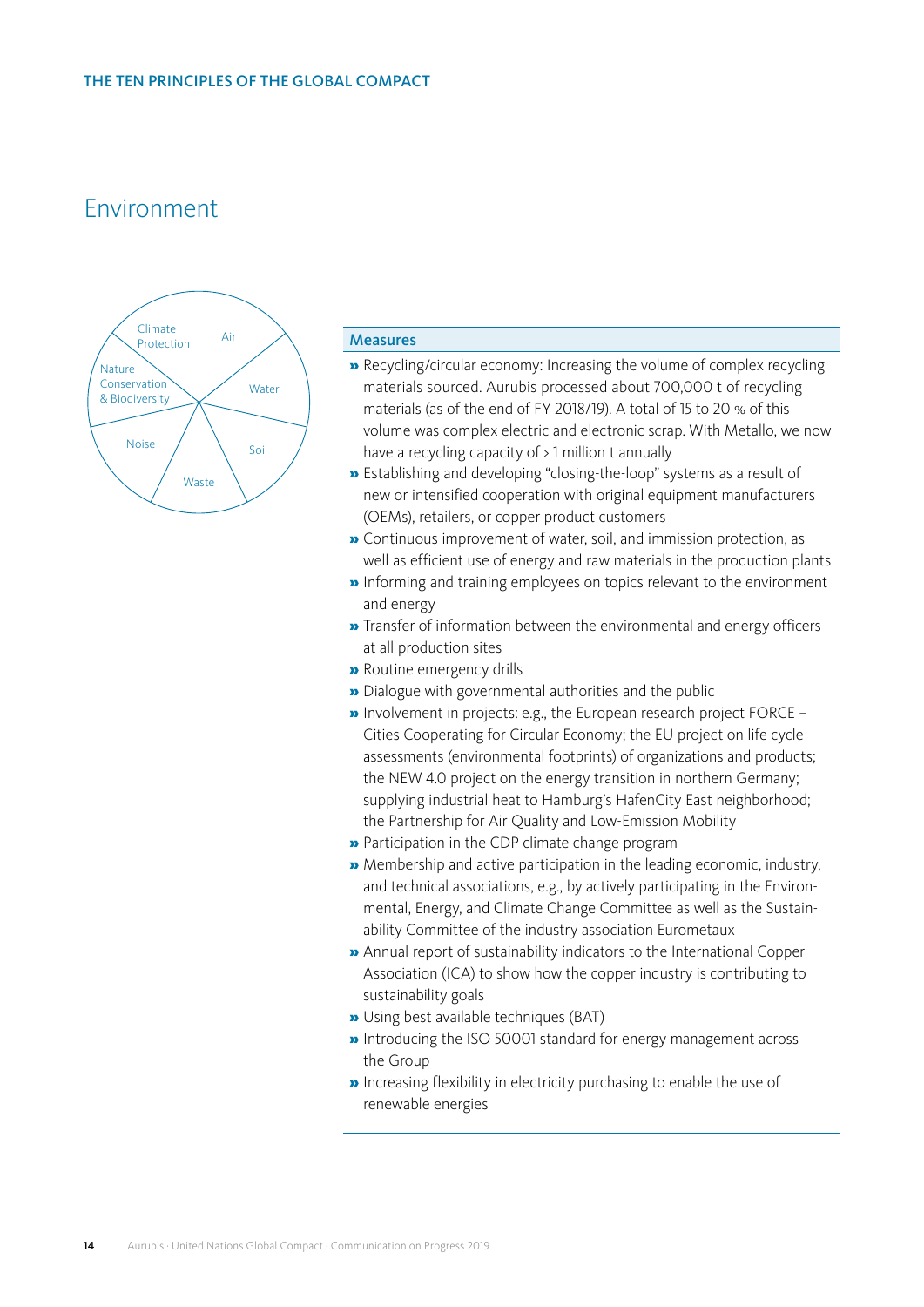- » Reducing CO<sub>2</sub> emissions by 100,000 t by 2022/23 through energy efficiency projects and internal electricity projects (based on fiscal year 2012/13)
- $\rightarrow$  Energy efficiency projects: Start of the delivery of CO<sub>2</sub>-free industrial heat from the Aurubis plant in Hamburg to Hamburg's HafenCity East neighborhood in October 2018
- » Investigating processes and electricity consumption in relation to the German government's Climate Action Plan 2050 and analyzing the requirements for new investments
- » Developing an action plan for decarbonization
- » Introducing the ISO 14001 standard for environmental management systems across the Group
- » Reducing specific metal emissions to water in multimetal production with site-specific projects and individual measures
- » Reducing specific dust emissions to air in multimetal production with site-specific projects and individual measures
- $\rightarrow$  Reducing specific SO<sub>2</sub> emissions to air with planned site-specific projects and individual measures
- » Business Partner Screening
- » Aurubis Business Partner Code of Conduct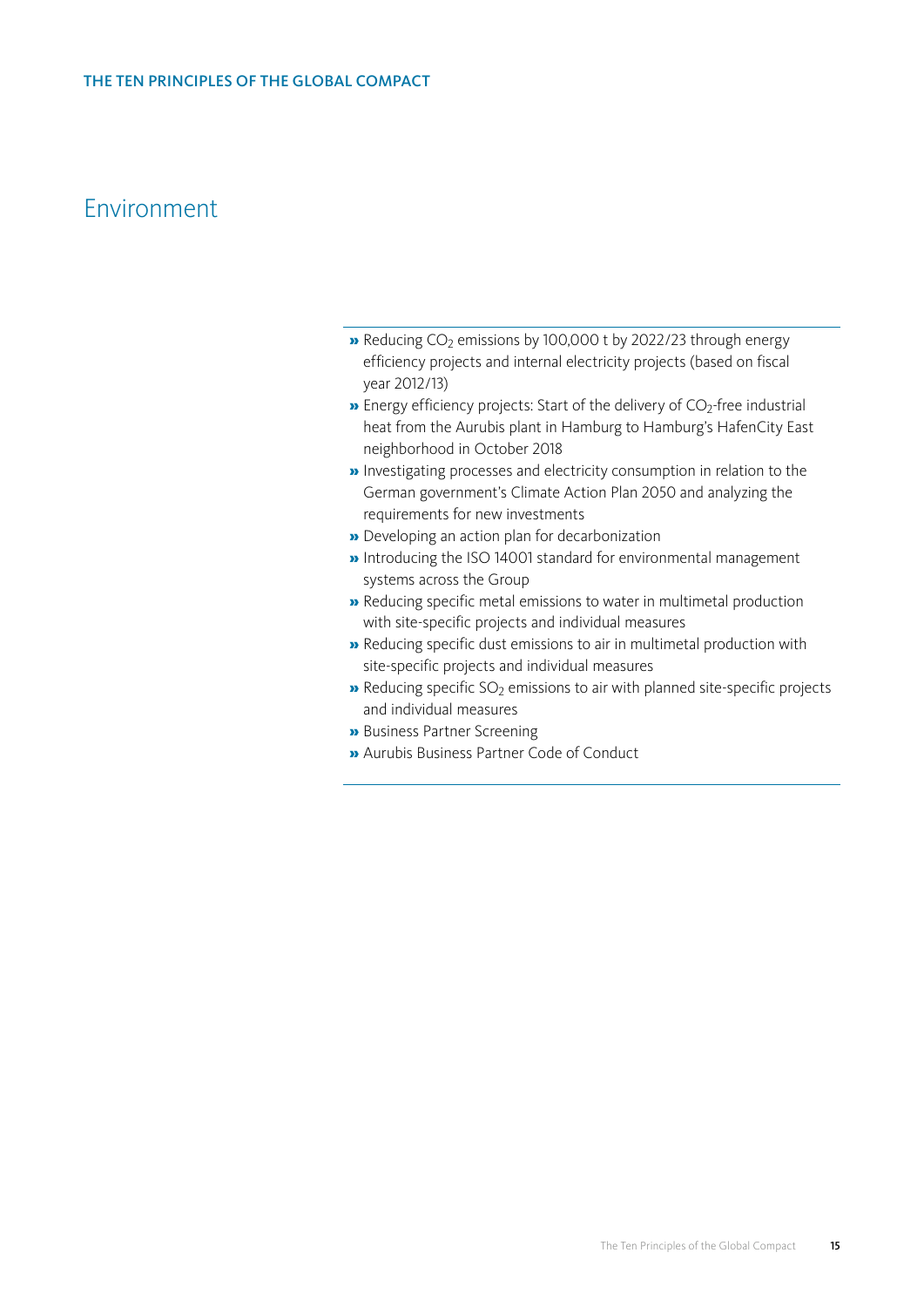#### Activities in 2019 and assessment of the results

- » Since 2000, more than € 590 million has been invested in environmental protection measures in copper production (as of the end of calendar year 2018; 2019: more than € 630 million)
- » Energy management: Eight (of 16) sites are certified in accordance with ISO 50001 (as of the end of calendar year 2018; 2019: eight). The substance and scope of energy management systems (EMS) were introduced at the other sites in an internal workshop. A project plan for introducing the EMS has been developed for the Pirdop site
- » Flexibility in electricity purchasing: Participating in the NEW 4.0 project with a study; installing a power-to-steam facility (electrode boiler) at the Hamburg plant, which, during periods of surplus renewable energy in the grid, converts the energy into steam for internal processes
- » Reducing CO<sub>2</sub> emissions by 100,000 t by 2022/23 (based on fiscal year 2012/13): 74 % of this goal has been achieved (as of fiscal year 2018/19)
- » Investigating processes and electricity consumption in relation to the German government's Climate Action Plan 2050 and analyzing the requirements for new investments
- $\triangleright$  Climate protection concept of the Hamburg Senate: CO<sub>2</sub> reduction of about 12,569 t by the end of 2018 through Aurubis projects, identification of additional reduction potential (as of the end of calendar year 2018; 2019: additional reductions of 3,758 t  $CO<sub>2</sub>$ )
- » Environmental management systems: Twelve (of 16) sites are certified in accordance with ISO 14001 (as of the end of calendar year 2018; 2019: twelve)
- » Reducing specific metal emissions to water: 52 % reduction (as of the end of calendar year 2018; 2019: 54 %) (target of 40 % by 2022, reference year 2012). One measure to reduce metal emissions to water was to install a new sand filter in the existing treatment plant for industrial wastewater at the Pirdop site; it was commissioned in 2019
- » Reducing specific dust emissions to air: 14 % reduction (as of the end of calendar year 2018; 2019: 18 %) (target of 15 % by 2022, reference year 2012). For example, a new facility for cooling converter slag in pots was built at the site in Pirdop, Bulgaria, and was commissioned in 2019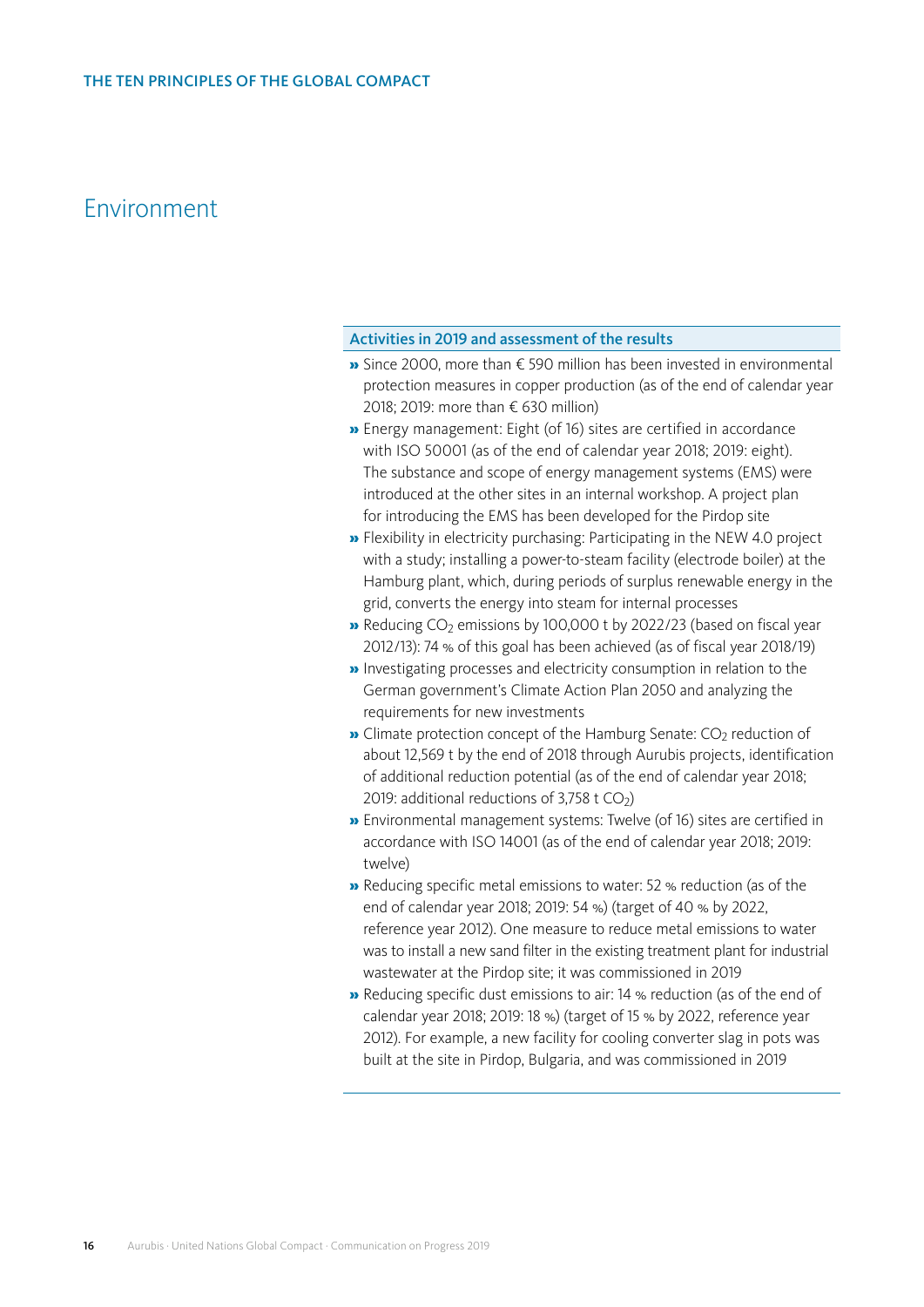- $\rightarrow$  Reducing specific SO<sub>2</sub> emissions to air: 13 % reduction (as of the end of calendar year 2018; 2019: -19 % since 2012; reference year 2012). The new facility in Pirdop for cooling converter slag also contributes to reducing  $SO<sub>2</sub>$  emissions
- » Multiple distinctions for R&D employees, e.g., the Pyrometallurgy Best Paper Award during the Conference of Metallurgists (COM) 2019
- » Inauguration of the Innovation and Training Center (IAZ) at the Hamburg headquarters, as well as the ATASI building complex (Training – Technology – Occupational Safety) at the Lünen site
- » Fourth Sustainability Week for the Aurubis apprentices from Hamburg and Lünen on the topic "Metropolises of the Future"
- » Concluding the Group-wide introduction of the Aurubis Business Partner Code of Conduct
- » Expanding the Aurubis Business Partner Screening to the key sites Olen and Pirdop
- » Active support in the development process of the Copper Mark sector solution
- » Co-sponsor of the 2019 ZEIT WISSEN Prize "Encouraging Sustainability" on the topic of the urban environment and sustainable urban development
- » Social engagement: Start of the project to develop dual occupational training following the German model in the O'Higgins region of Chile. Project participants are trained to become specialists for sustainable resource utilization in agriculture
- » Social engagement: Start of the water project in the Reserva Nacional Salinas y Aguada Blanca in Peru. The objective of the project is to promote the sustainable use of resources – especially water – and the preservation and protection of biodiversity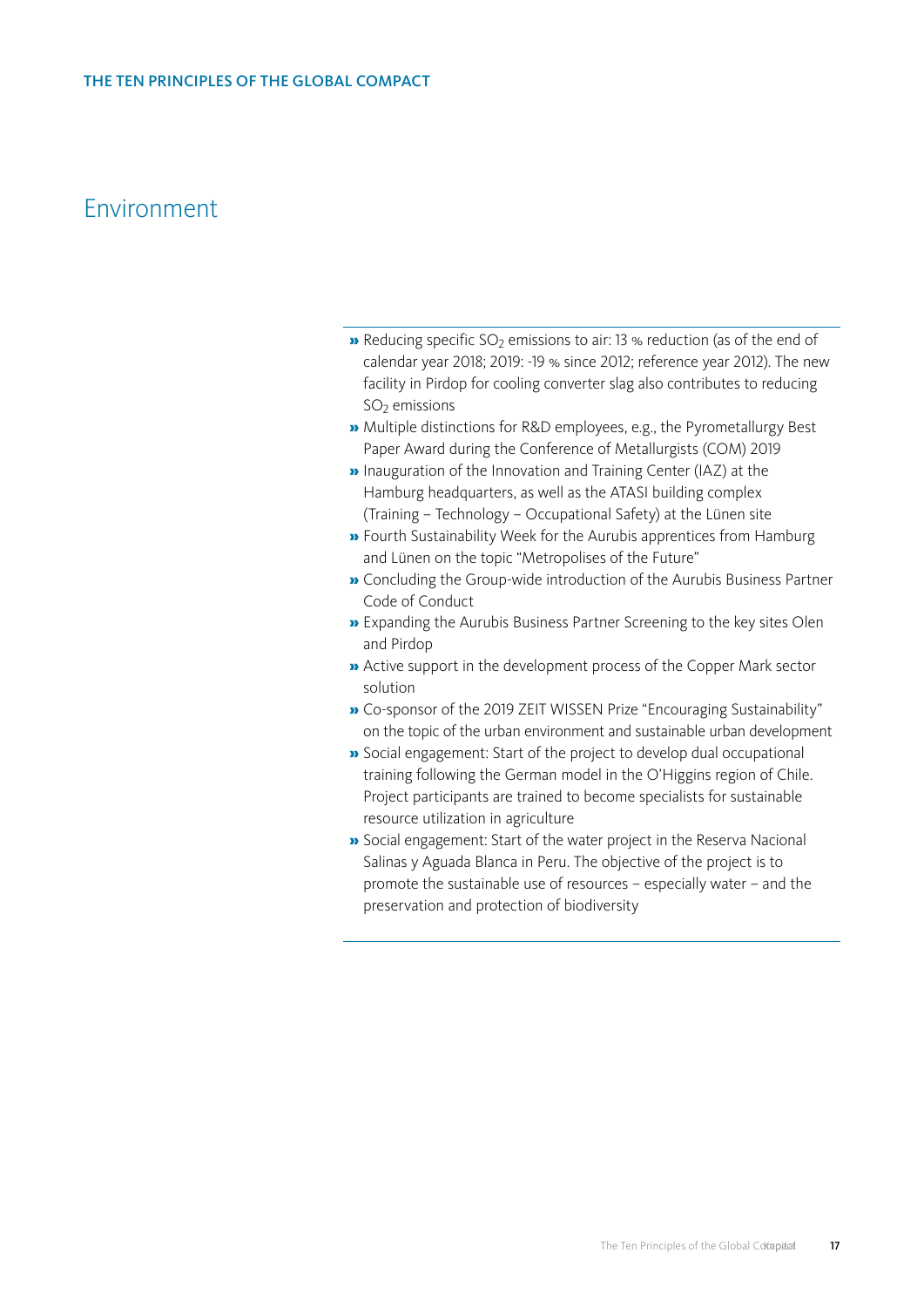#### Downloads

- [Aurubis Environmental Statement 2019](https://www.aurubis.com/binaries/content/assets/aurubis-en/dateien/responsibility/environmental-statement/2019_aurubis_ag_environmental_statement_en.pdf)
- Aurubis Environmental Statement 2020
- [Aurubis Non-Financial Report 2018/19](https://www.aurubis.com/binaries/content/assets/aurubisrelaunch/files/finanzberichte-de/2018-19/q4/aurubis_non-financial-report_annual-report_18_19.pdf)
- [Aurubis KPI Update 2018/19](https://www.aurubis.com/binaries/content/assets/aurubisrelaunch/files/verantwortung/2018-19/aurubis-sustainability-kpi-update-2018_19-.pdf)
- [Aurubis Business Partner Code of Conduct](https://www.aurubis.com/binaries/content/assets/aurubisrelaunch/files/verantwortung/verhaltenskodex/aurubis_business_partner_code_of_conduct_en.pdf)

#### Additional information online

#### www.aurubis.com/responsibility

- [Aurubis Sustainability Strategy](https://www.aurubis.com/en/responsibility/sustainability-management/overview-sustainability-strategy)
- [Aurubis Supply Chain](https://www.aurubis.com/en/responsibility/supply-chain/overview-supply-chain)
- <sup>82</sup> [Aurubis Social Engagement](https://www.aurubis.com/en/responsibility/social-engagement/social-engagement-overview)
- <sup>2</sup> [Aurubis Recycling](https://www.aurubis.com/en/responsibility/resource-efficiency-and-recycling/overview-responsibility-and-recycling)
- [Aurubis Environment and Energy](https://www.aurubis.com/en/responsibility/environment-and-energy/overview-environment--energy)
- [Aurubis Product Responsibility](https://www.aurubis.com/en/responsibility/product-responsibility/overview)
- [Aurubis Certificates](https://www.aurubis.com/en/download-center/all?filter1=resp_documents_certificates&filter2=all)
- [Aurubis Environmental Footprint](https://www.aurubis.com/en/responsibility-x/environment--energy%5B2%5D/cooperation%5B2%5D/organisational-environmental-footprint)
- [Aurubis Industrial Heat](https://www.aurubis.com/en/responsibility-x/industrialheat-overview)
- <sup>2</sup> [Aurubis WEEE Recycling](https://www.aurubis.com/en/responsibility-x/environment--energy%5B2%5D/cooperation%5B2%5D/weee-recycling-–-and-the-environment-wins)
- [www.hamburg.de/luftguetepartnerschaft/3841882/ueber-uns](https://www.hamburg.de/luftguetepartnerschaft/3841882/ueber-uns/)
- **www.ce-force.eu**
- <sup>√2</sup> [www.new4-0.de](https://www.new4-0.de)
- <https://coppermark.org>
- www.vci.de/nachhaltigkeit/responsible-care/uebersichtsseite.jsp
- [www.cdp.net/en/climate](https://www.cdp.net/en/climate)
- **www.eurometaux.eu**
- **C<https://sustainablecopper.org>**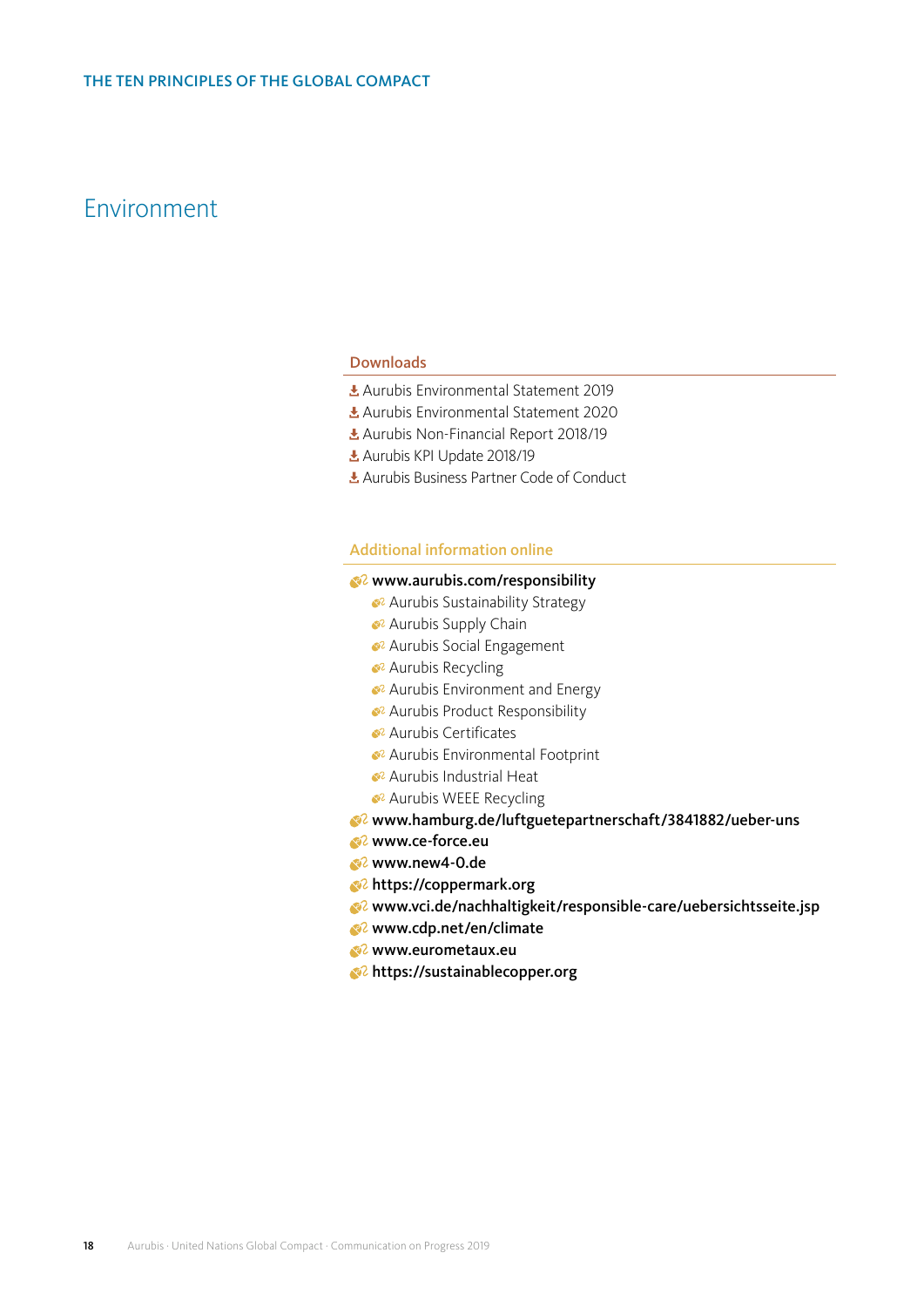### <span id="page-18-0"></span>Anti-Corruption

#### Principle 10:

Businesses should work against corruption in all its forms, including extortion and bribery.

#### Affirmations, regulations, and management systems

- » Affirmation of the German Corporate Governance Code and the United Nations Convention against Corruption
- » Code of Conduct valid throughout the Group
- » PRIMA company values
- » Corporate Anti-Corruption Compliance Policy
- » Aurubis Business Partner Code of Conduct and General Terms and Conditions
- » Corporate Policy on Business Partner Screening
- » Sustainability Strategy, especially on responsibility in the supply chain
- » Business Partner Screening process
- » Compliance management system with incident reporting as well as central and local compliance organization
- » Risk management
- » Lobbying is carried out with the highest level of transparency possible. Our political communication is open and transparent, and we don't take any party-specific positions, nor we favor anyone in our donations or sponsoring activities.

#### Measures

- » Implementing compliance training sessions and promoting a compliance culture
- » Risk assessment
- » Compliance portal (multiple languages)
- » Business Partner Screening
- » Aurubis Business Partner Code of Conduct
- » Aurubis is included in the European Union's Transparency Register and publishes data regarding its expenditures for lobbying at European level. We advocate for the introduction of a national lobbying transparency law in Germany.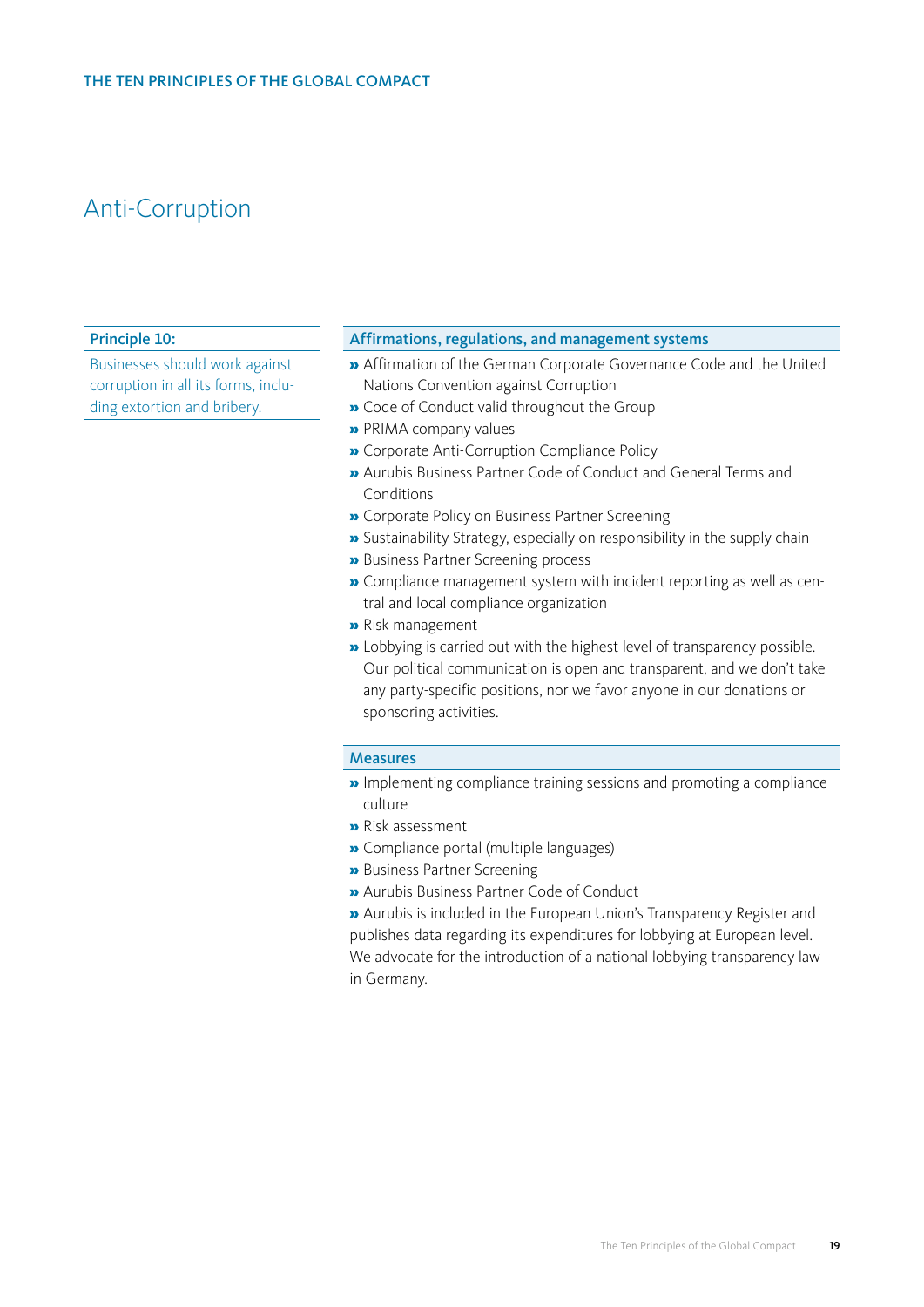### Anti-Corruption

#### Activities in 2019 and assessment of the results

- » Concluding the Group-wide introduction of the Aurubis Business Partner Code of Conduct
- » Expanding the Aurubis Business Partner Screening to the key sites Olen and Pirdop
- » Active support in the development process of the Copper Mark sector solution
- » Training sessions for about 725 employees on anti-corruption and for 320 employees on antitrust law in the past three years
- » Review of all business units for risks of corruption as part of the institutionalized and routine risk assessment
- » No antitrust or corruption cases we were made aware of in fiscal year 2018/19

#### Downloads

- [Aurubis Non-Financial Report 2018/19](https://www.aurubis.com/binaries/content/assets/aurubisrelaunch/files/finanzberichte-de/2018-19/q4/aurubis_non-financial-report_annual-report_18_19.pdf)
- [Aurubis KPI Update 2018/19](https://www.aurubis.com/binaries/content/assets/aurubisrelaunch/files/verantwortung/2018-19/aurubis-sustainability-kpi-update-2018_19-.pdf)
- [Aurubis Annual Report 2018/19](https://www.aurubis.com/binaries/content/assets/aurubisrelaunch/files/finanzberichte-de/2018-19/q4/aurubis_annual-report_fy_18_19_2019_12_11.pdf)

#### Additional information online

#### www.aurubis.com/responsibility

- [Aurubis Compliance](https://www.aurubis.com/en/about-aurubis/corporate-governance/compliance)
- <sup>2</sup> [Aurubis Supply Chain](https://www.aurubis.com/en/responsibility/supply-chain/overview-supply-chain)
- [Aurubis and the German Corporate Governance Code](https://www.aurubis.com/en/about-aurubis/corporate-governance/corporate-governance-code--declarations-of-conformity)
- <https://coppermark.org>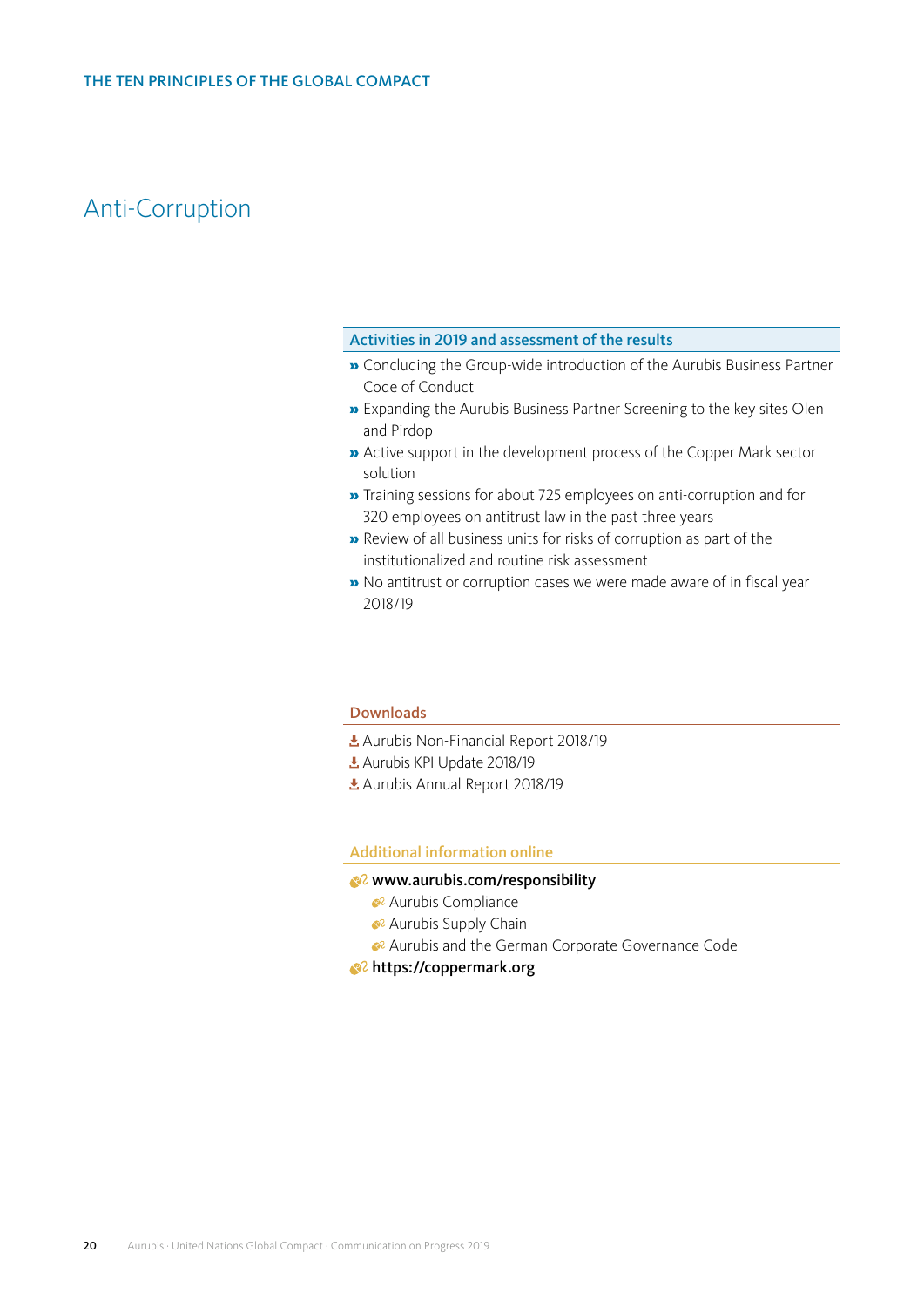<span id="page-20-0"></span>



### Metallo

In May 2019, Aurubis reported its intention to acquire recycling and refining company Metallo for a purchase price of € 380 million. Metallo specializes in the recovery of non-ferrous metals from a variety of material streams and employs about 540 people at locations in Belgium and Spain.

Metallo Belgium, based in Beerse, was founded in 1919. In the 1960s, the company developed processes to recycle copper, tin, and lead from raw materials with low metal contents and promoted innovations to invest in sustainable technologies in order to strengthen its "zero waste" strategy. Metallo Spain, formerly called Elmet, was founded in Berango (in the province of Biscay) in 1991.

The EU antitrust authorities issued Aurubis AG unconditional approval for the acquisition of the Belgian-Spanish Metallo Group. This concludes the merger control proceedings that have been ongoing since August 2019. The formal closing of the transaction took place on May 29.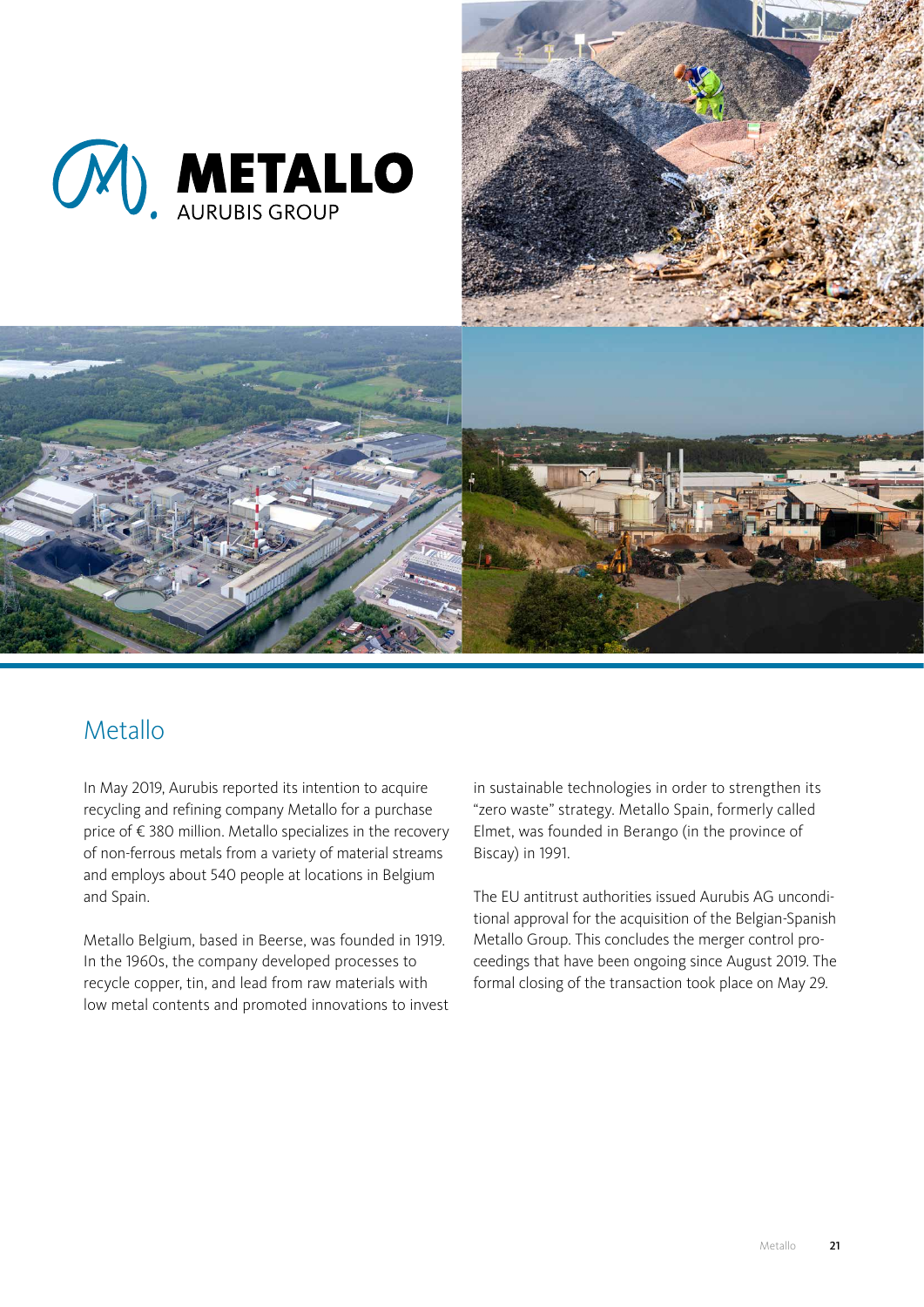<span id="page-21-0"></span>

### Outlook

The Ten Principles of the United Nations Global Compact have been and still are a good compass in our sustainability work at Aurubis. They are as fundamental as they are current. Last year, we once again did a great deal to fulfill the targets of our Sustainability Strategy and thus the Ten Principles, to gradually improve ourselves, and to come one step closer to the vision of sustainable development.

We are pursuing this standard in 2020 as well, with the same energy and enthusiasm. We are aware that we can achieve the most when we tackle the issues together. This is why a sensibility for sustainability topics is a fixed component of vocational training in the Group. The Aurubis apprentices' Sustainability Week took place again this year, this time with a focus on recycling and resource protection. And the topic is reinforced by the recent merger with Metallo, which optimizes Aurubis' smelter network and enables sustainable growth in the recycling sector – another step in promoting the circular economy and resource conservation.

But 2020 has brought along some special challenges of another kind. It's already evident that the year will be strongly affected by the impacts of the coronavirus pandemic. For Aurubis, the highest priorities are protecting employees and securing the work situation. Right now, as I'm writing this, we can look back with gratitude that we as a company have stood together and remained robust as we make our way through this period.

And our sustainability activities continue, even in crisis mode: we are proud to have reached important milestones in responsible supply chain management with the Aurubis Human Rights Commitment and our participation in the Copper Mark. We continue to develop our environmental protection measures and are involved in society, for instance with uncomplicated and appropriate emergency assistance for our non-profit partner organizations during the coronavirus period.

We haven't reached our destination yet – but we're on the right track. Join us along the way.



Sincerely, Kirsten Kück

Head of Sustainability Phone +49 40 7883-3270 k.kueck@aurubis.com

Hamburg, June 2020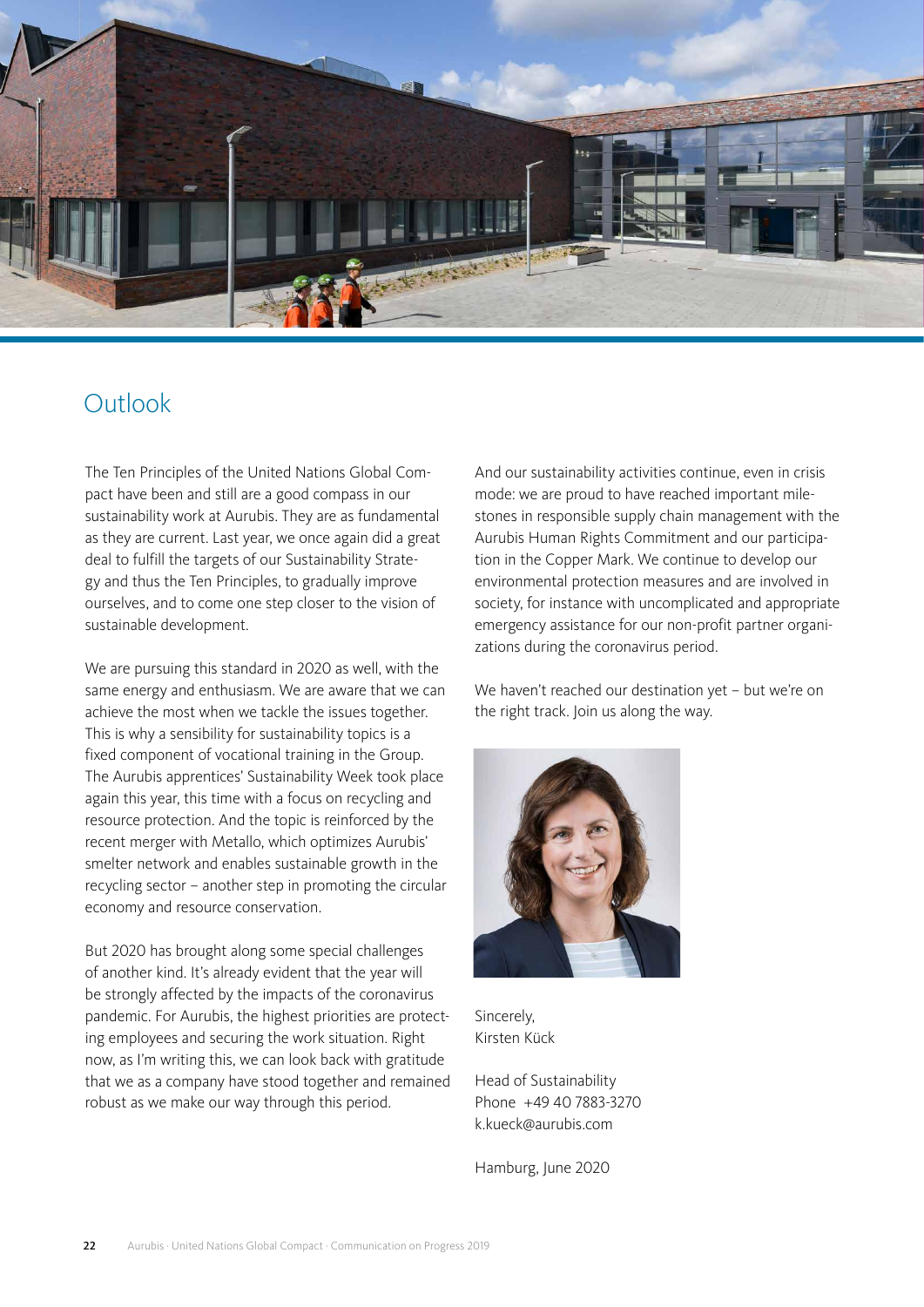

## ESG rankings and ratings 2019

|                                                                            | <b>CDP Climate Change: B</b>                            |
|----------------------------------------------------------------------------|---------------------------------------------------------|
| GOLD<br>2019<br>ecovadis<br>Rating                                         | <b>EcoVadis: Gold Status</b>                            |
| <b>Corporate ESG</b><br>Performance<br>Prime<br>RATED BY<br><b>ISS ESG</b> | ISS ESG (formerly oekom) Corporate Rating: Prime Status |
| <b>MSCI</b> <sup>®</sup>                                                   | <b>MSCI: AA</b>                                         |
| <b>SUSTAINALYTICS</b>                                                      | Sustainalytics: 74 of 100 points                        |
|                                                                            |                                                         |